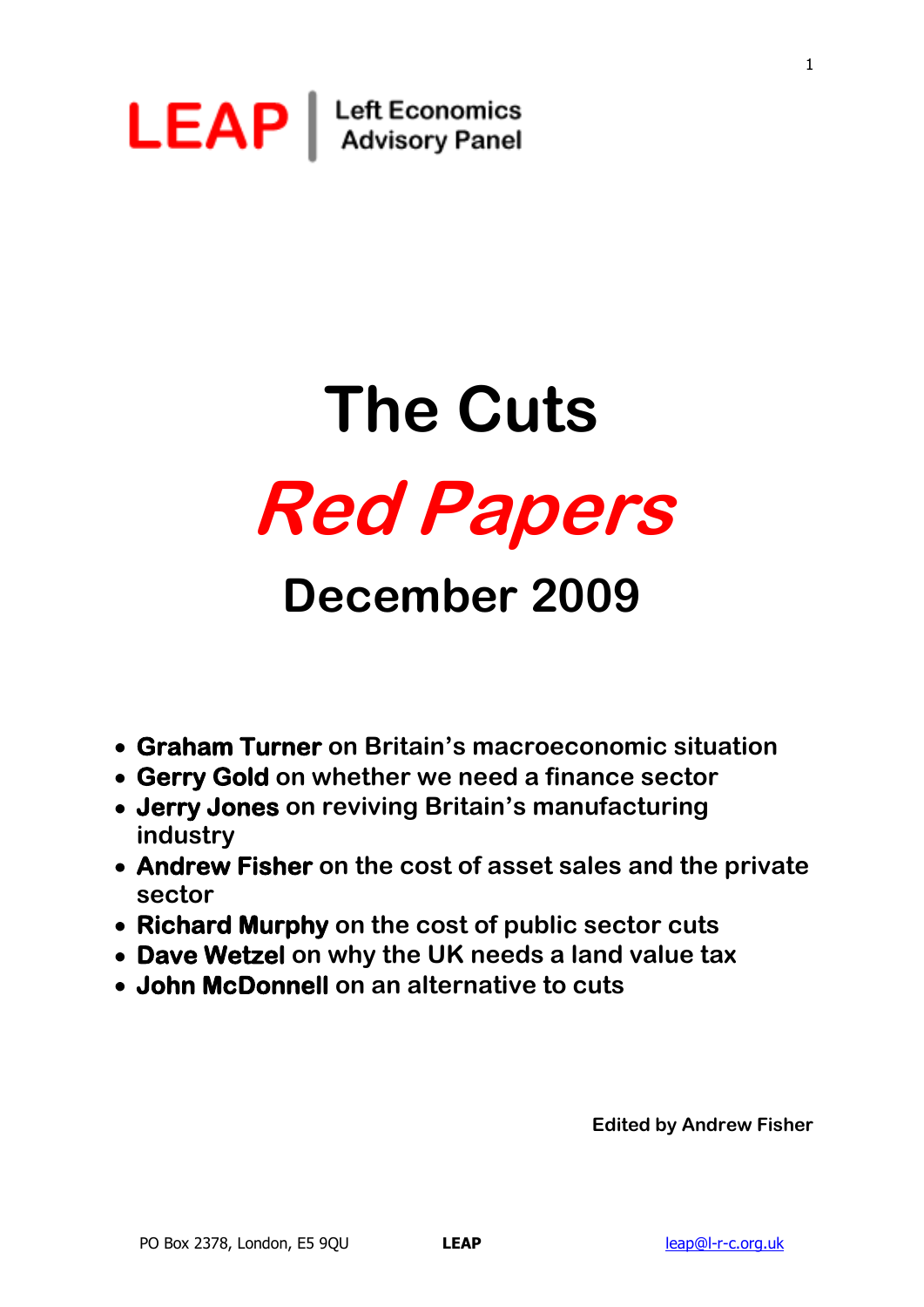# **Contents**

| Cuts: an easy alternative to systemic change<br>Editorial                | 3  |
|--------------------------------------------------------------------------|----|
| <b>Is Britain turning Japanese?</b><br><b>Graham Turner</b>              | 4  |
| The Finance Sector: What is it good for?<br><b>Gerry Gold</b>            | 8  |
| <b>Reviving Britain's Manufacturing Industry</b><br>Jerry Jones          | 10 |
| Everything must go? Brown's asset sales assessed<br><b>Andrew Fisher</b> | 15 |
| <b>The Cost of Public Sector Cuts</b><br><b>Richard Murphy</b>           | 17 |
| The UK needs Annual Land Value Tax<br>Dave Wetzel                        | 21 |
| It Doesn't Have to be Cuts, There are plenty of Alternatives 24          |    |

John McDonnell MP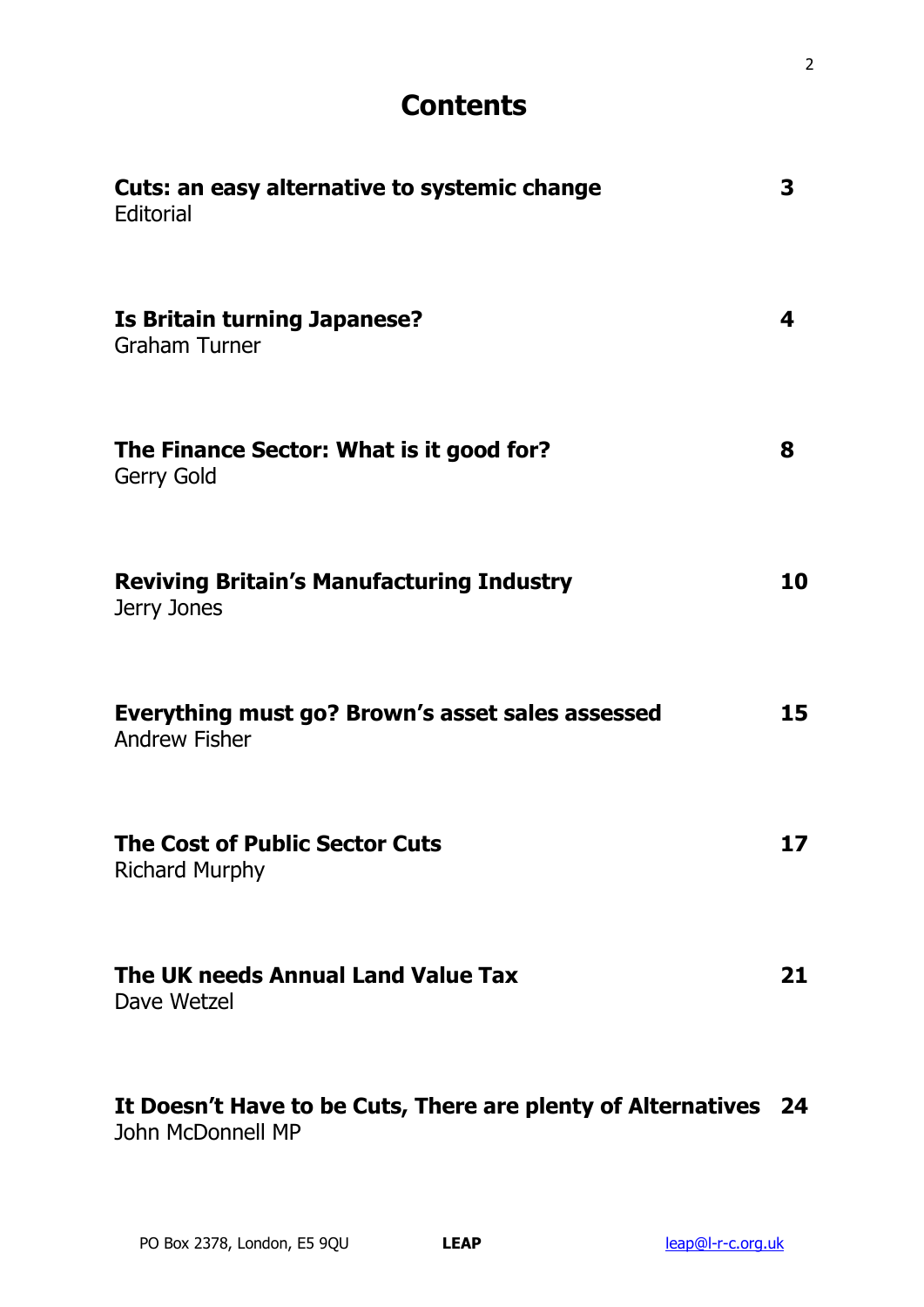# **Cuts: an easy alternative to systemic change**

The label of choice for the current systemic turmoil has evolved from the "credit crunch', 'global economic crisis' and 'recession' to 'public sector debt'. This is quite an achievement.

The finance sector that brought the global economy to its knees in 2008 and 2009 will be written out of the story in 2010 as a new consensus solidifies among the political elite, parroted by the mainstream media, that the real crisis is public sector debt.

Despite the fact that the private finance sector collapsed in a heap of fraud and lies, and was bailed out by the public sector, it is now the public sector that is routinely labelled 'wasteful', 'bloated', 'feather-bedded' and 'out-of-control'.

While calls have been made for systemic changes in the global financial order and to the UK banking sector – even by Government ministers on occasion – the preexisting regulatory structure remains largely unchanged.

The problem now is the public sector. By taking on all that debt created recklessly by the private sector, the public sector is now in trouble. Banks were "too big to fail" yet no area of the public sector will emerge unscathed from the UK cross-party consensus.

The message is clear: banks (and all the bonuses, profligacy and speculation that go with them) are essential; healthcare, education, welfare, and pensions are all to be sacrificed on the altar and offered up to the Gods of neoliberal orthodoxy.

-----------------------------------------------------------------------

These papers therefore set out an alternative to this madness which currently sets the political and media agenda.

**Graham Turner** analyses the current macroeconomic conditions in the UK, and draws the lessons from Japan"s experience, while **Gerry Gold** asks why we need a finance sector (and which parts of it) – an important question given the unprecedented levels of public expenditure that have supported it. Conversely, **Jerry Jones** looks at an industry that has been underinvested and has waned as the finance sector grew in the last three decades: manufacturing.

In separate ways, both **Richard Murphy** and **Andrew Fisher** spell out the economic illiteracy of attacking the public sector as a solution to the crisis: Richard by showing the costs of making public sector workers unemployed; and Andrew the costs of asset-stripping the public sector.

In the final papers, **Dave Wetzel** and LEAP Chair **John McDonnell MP** posit alternatives to cuts. Dave proposes a land value tax, and John an alternative policy programme.

> Andrew Fisher Editor, LEAP Red Papers December 2009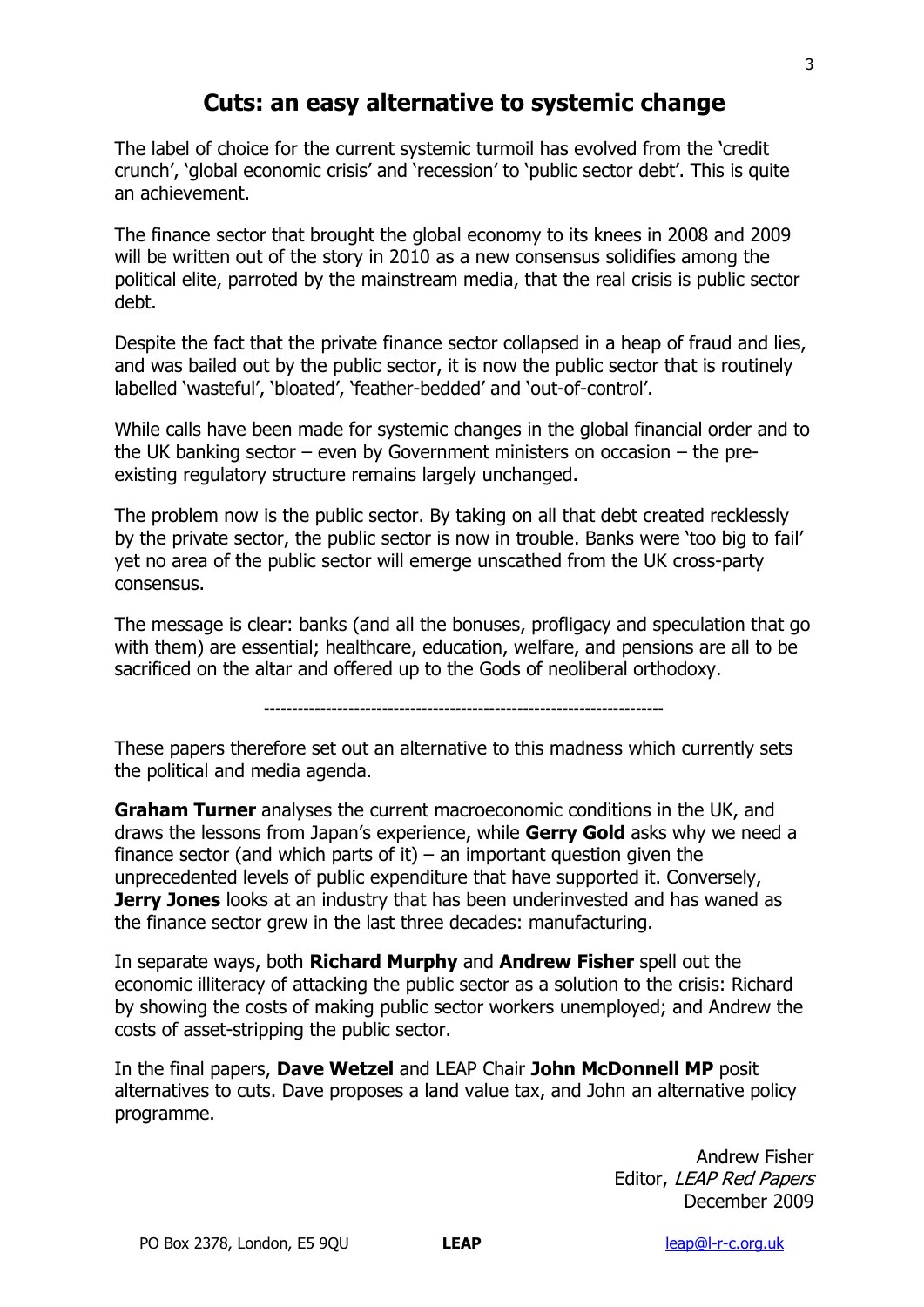## **Is Britain turning Japanese? Graham Turner**

A defunct banking system, spiraling government budget deficits and an economy mired in recession. This description of the UK economy sounds all too familiar to those who followed Japan closely during the 1990s. The parallels are indeed troubling.

Japan tried to spend its way out of trouble, incurring record budget deficits that were buttressed by quantitative easing. A brief recovery from 2003 onwards was cut short by the credit crunch. And now, the Japanese government"s public debt burden is racing towards 200% of GDP, nearly three times that in Britain. Deflation has intensified to fresh highs, and wages are being slashed. Property prices across Japan have continued to slide uninterrupted for nearly two decades.

It is a sorry state of affairs that reflects a series of policy mistakes, which are being repeated not just in the UK but also in the US. There is time for policy makers to reverse tack. However, there is a real danger that the "Anglo Saxon" world will be blighted by the Japan economic disease for years.

For years, Japan was dismissed as an idiosyncrasy by Western commentators. Many claimed the country's problems were unique and that 'it could never happen here'. Some even reveled in the sudden downturn in Japan"s fortunes. The remarkable rise of Japan from its defeat at the end of the Second World War had left many in awe. The spectacular growth of Japanese industry and the world domination achieved by so many of its leading companies had been viewed with considerable envy.

When Japan's bubble burst in early 1990, the Bank of Japan was slow to cut interest rates. Japan"s central bank had become obsessed with the spectre of inflation and it failed to cut interest rates quickly. The threat of a deflation spiral was completely overlooked.

Frustrated by the Bank of Japan"s inaction, the Japanese government responded by trying to reflate through demand management or Keynesian policies. Virtually every fiscal policy option was tried in a bid to end the decline. The first emergency supplementary budget was introduced in the spring of 1992. A total of ten emergency budgets had been crafted, worth a massive ¥124.6 trillion before Prime Minister Junichiro Koizumi came to power in April 2001, calling a halt to the great "Keynesian" experiment. Large sums were pumped into building new roads, bridges and dams to keep construction companies in business.

But it was all to no avail. No matter how hard the politicians tried, the economy would only respond for a short while before slipping back into recession. The failure of fiscal policy to reverse the decline did not deter them. Politicians reasoned that if they did not try, the situation would be even worse.

The experience of 1997 in particular convinced many that the government had no choice but to keep incurring record budget deficits, otherwise Japan would slip further into difficulty. The tax increases of that year – the consumption tax (similar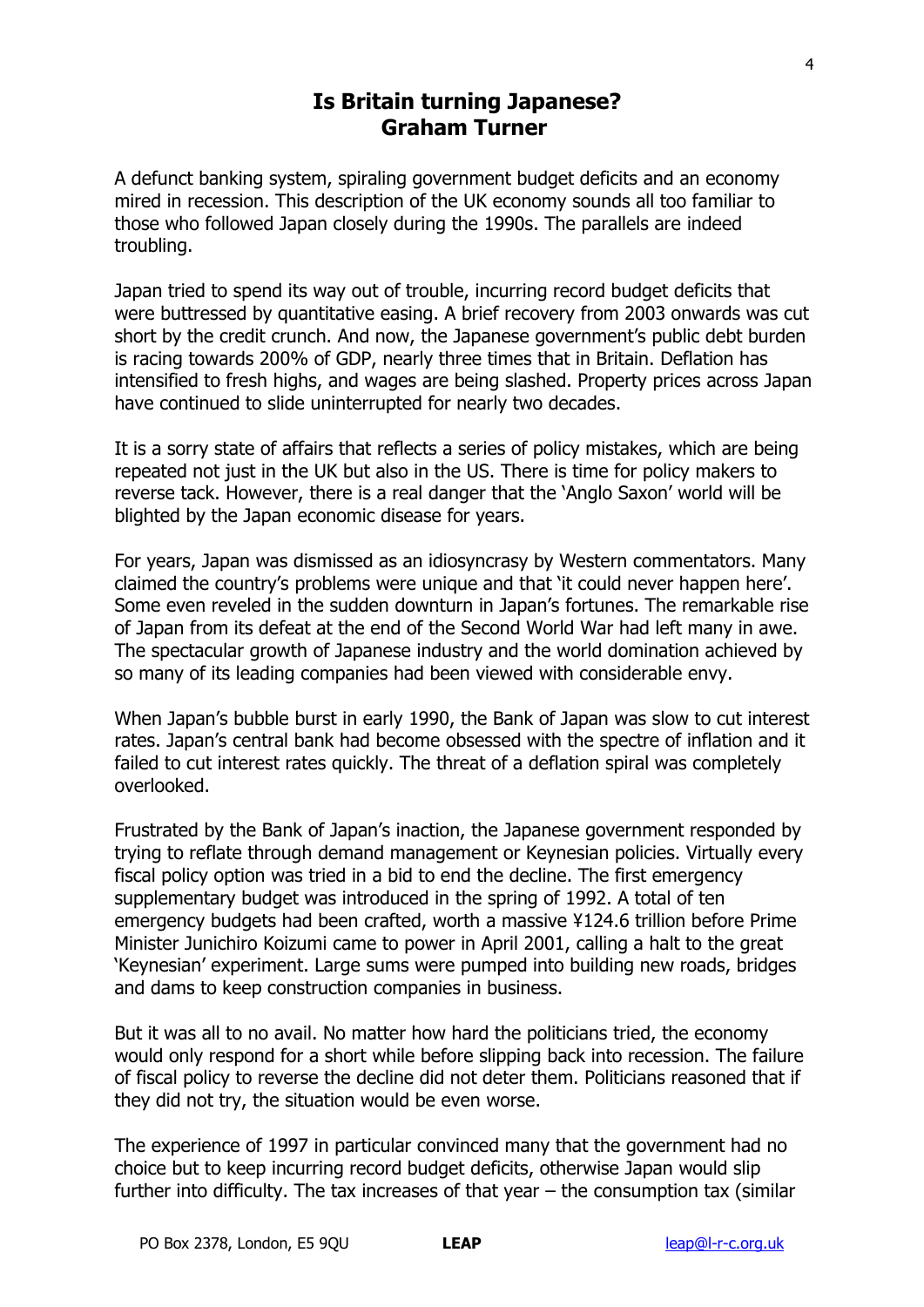to VAT) went up from 3% to 5% – were followed by an alarming dip in the economy. The decision to tighten fiscal policy was blamed by many for pushing the country back into recession.

It is an argument peddled by Richard Koo in "The Holy Grail of Macro Economics", a book cited by many commentators today in defence of fiscal profligacy. His analysis is wrong.

A number of economic indicators suggest that the Japanese economy was in trouble well before the tax hikes took effect. And significantly, Japan suffered the first of five major bankruptcies in the life insurance industry. The failure of Nissan Mutual Life Insurance in the spring of 1997 caused people to panic, pushing the savings rate up sharply. The South East Asian crisis then struck. But none of this gets a mention in Koo's book, which has become the bible for those advocating relentless fiscal stimulus to keep the economy on life support.

Koo and many others also cite the 1930s to support their assertion that big budget deficits are necessary for an economic recovery. Historical evidence does not support their case. The primary tools for reversing the Great Depression were an aggressive monetary policy combined with extensive restructuring of the banking system. The US economy turned up in 1932 in response to quantitative easing. Bank recapitalisations in the spring of 1933 then added momentum to the recovery. The War Loan Conversion in the UK, a similar policy to quantitative easing, was critical in turning the tide in the UK. Abandoning the Gold Standard in both countries helped too.

But the role of fiscal policy was secondary. The budget deficit rose to a peak of just 5.1% of GDP in the US and 5.0% of GDP in the UK, during the early 1930s. The contrast with today is stark. On current projections, the US administration may run a deficit more than double this in financial year 2010. The UK is on track to run a deficit of more than 13% of GDP this year.

Too many economists and politicians have invoked Keynes to justify the aggressive use of fiscal policy, without realising  $-$  or admitting  $-$  that this was not his prescription. For much of the early 1930s, his time was devoted towards the correct debt management policies that would support a recovery. Keynes was first and foremost a monetary economist. His work on liquidity preference and the difficulty central banks faced getting borrowing costs down when asset prices collapse were the most important of his many practical contributions to economic policy during the early years of Great Depression.

But much of this was overlooked during the post-war era. Keynes was cited by those who wished to promote fiscal stimulus to drive economic growth, while ignoring many of the underlying structural problems, including the persistent downward pressure on wages that ultimately reared their head during the credit crunch.

The Bank of England would rightly argue that its aggressive use of quantitative easing has indeed adhered to the 1930s textbook. Even if the budget deficit has been allowed to rise far beyond that seen in the early 1930s, extensive buying of

5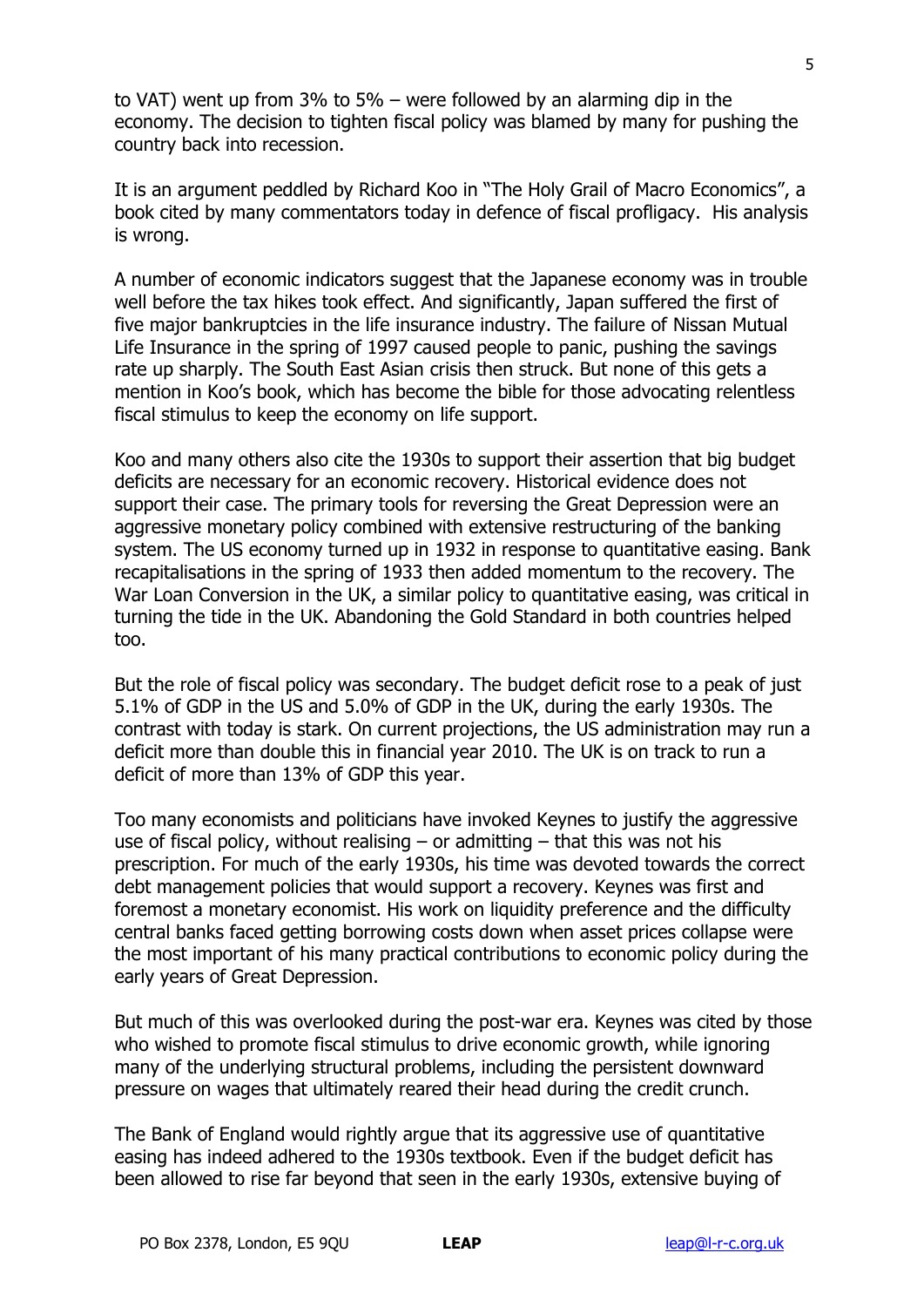gilts has produced a powerful monetary response that should, in theory, see the economy emerge from recession in the fourth quarter of this year.

Adam Posen, a recent recruit to the Monetary Policy Committee, gave an articulate defence of quantitative easing in a speech at City University last month, rightly admonishing critics who warn that "printing money" will inexorably lead to higher inflation. With wages being squeezed so hard, a resurgence of inflation remains a distant prospect. Even though the headline CPI may rise above 3% early next year, this is very modest given the scale of sterling"s decline since 2008.

However, Mr. Posen did also highlight the limits of quantitative easing in an economy like the UK, where too many of its banks are too large – and broken. The UK may be a "world leader" in international finance but, Mr. Posen warns, the banking system is ill-equipped to support companies that do not have access to capital markets. Quantitative easing works by driving bond yields down, both for the government and for companies. Buying government debt – or gilts in this case – has a very direct impact on yields, if done on a sufficient scale.

GFC Economics has been vocal in its support for quantitative easing. Indeed, when our book *The Credit Crunch* was published in June 2008, the warning was explicit. "There is only one monetary policy option that is likely to work at this late stage. That is quantitative easing".

When the policy was finally unveiled in March this year, we argued it was necessary, but it would not be a panacea. Two risks were apparent. Borrowing costs might fall, but because the banks were so weighed down by non-performing assets, the recovery might still be slow. Mr. Posen gave a good critique of the structural problems within the banking system that any incoming government will need to address next summer.

The second problem remains entwined with the first. The US Federal Reserve (Fed) has plainly not learnt from the 1930s. The Fed chair, Ben Bernanke, has been widely touted as an expert on the 1930s, but closer inspection of his academic work shows a limited understanding of monetary policy during this era, and in particular the role of quantitative easing.



The Obama administration has failed to address the foreclosure crisis too. The latest National Delinquency Survey in the US made for grim reading. By the end of September, one in eleven homeowners with a mortgage was either in the process of being repossessed, or seriously in arrears (more than three months, see chart left).

Despite repeated bailouts, capital injections and tax-subsidised incentives, the homeless crisis is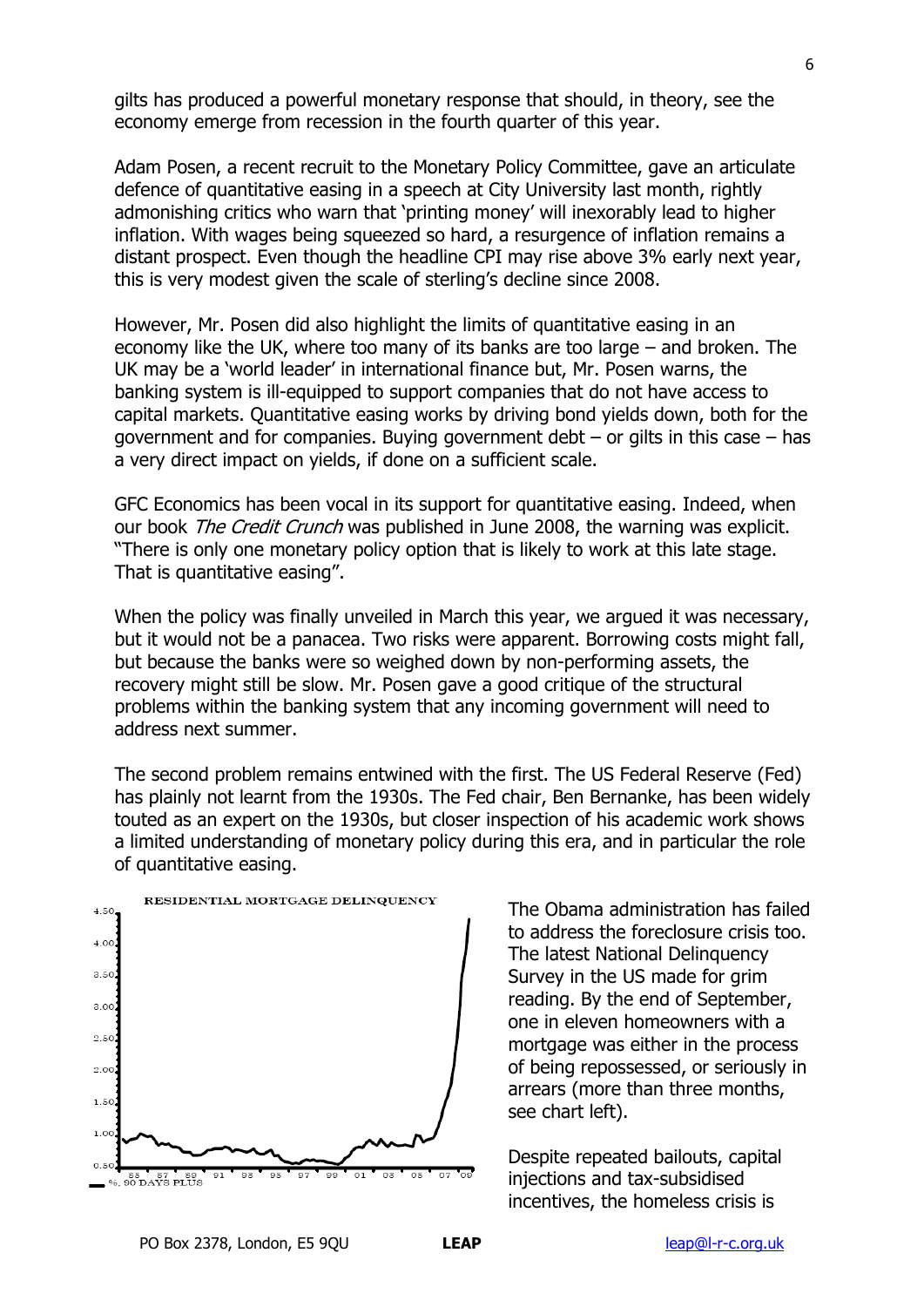intensifying. The banking system is failing to support a recovery in the US too. Real GDP may have risen in the third quarter, courtesy of tax giveaways, but the US faces an economic and political crisis in 2010 if President Obama does not tackle the housing debacle.

That is perhaps ironic, as critics of Japan often claimed banks were too slow in recognising their losses, which exacerbated the deflation spiral during the 1990s. By contrast, it is claimed that the losses have been acknowledged sooner in the UK and US. And yet, credit is still contracting in both countries. Owning up to bad debts does not automatically presage a recovery, if banks are not willing to lend and are busily defaulting on borrowers: in a deflation spiral that simply creates more bad debts. And the UK banks may have more nasty surprises in store for the UK taxpayer, if property prices in the US – commercial and residential – continue to slide next year.

Alternative avenues to get credit flowing are needed if the UK is to avoid a double dip. The current Labour government is trying to inject more competition in to the banking sector, allowing new entrants, but these are long term solutions to a chronic over-concentration of the finance industry – which it has long supported. State backed, democratically accountable institutions offer an alternative route. But again, time is of the essence.

Ultimately, the UK government needs to recognise the role it can and should play as the major shareholder of RBS and Lloyds/TSB, and forget trying to prepare these banks for an early return to the private sector. The banks are currently being run on commercial lines. Shrinking balance sheets and raising margins is the inevitable private sector response to a credit crisis. But more direct control of these institutions might allow the flow of credit to smaller and medium companies to resume, putting the economy in better shape to withstand a double dip in the US, and a necessary tightening of fiscal policy in the UK.

Graham Turner, The Credit Crunch, Housing Bubbles, Globalisation and the Worldwide Economic Crisis, Pluto Press, 2008, and No Way To Run An Economy, Pluto Press, 2009

Richard Koo, The Holy Grail of Macro Economics, Lessons from Japan"s Great Recession, John Wiley & Sons, 2009.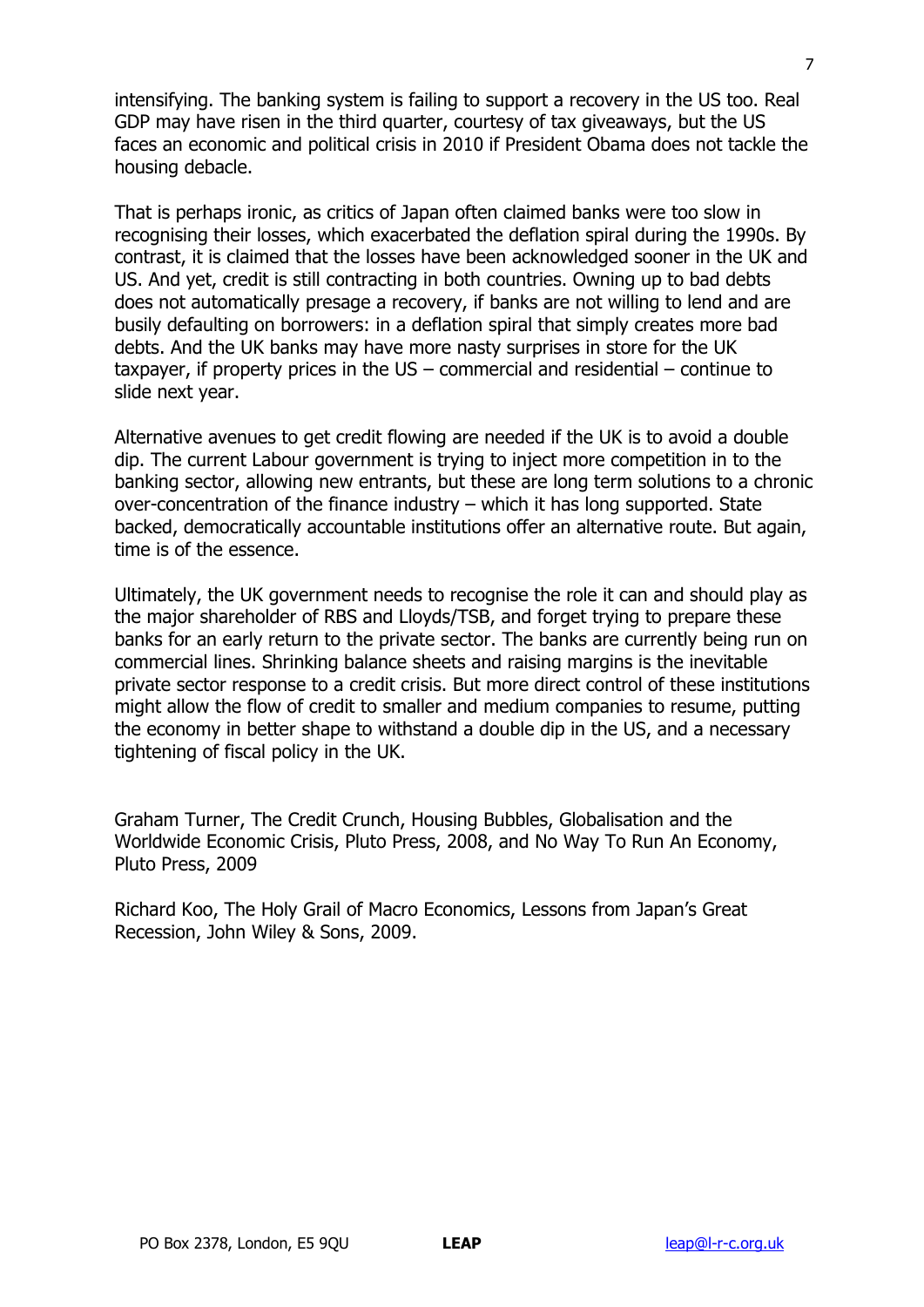## **The Finance Sector: What is it good for? Gerry Gold**

In the run-up to the 2012 Olympics, the New Labour government is hot favourite for victory in the financial events. Its bailout of the Royal Bank of Scotland (RBS) – so far amounting to a world-record £53.5 billion since the onset of the crisis in 2007  $-$  is the major part of the total £74 billion of taxpayers' money the government has put into the banks, including RBS, Lloyds and HBOS, since the start of the financial crisis.

The increasing size of the bailouts shows one thing  $-$  the crisis is getting worse rather than better. The latest £25.5 billion for the RBS is part of a second bank bailout which adds up to £39.2 billion. This includes a smaller handout to Lloyds, but is overall £4.2 billion more than the 2008 amount. The Government is hoping this will keep the banks afloat whilst they tear themselves apart under instruction from the European Union"s competition rules.

The dismemberment of systemically important "too-big-to-fail" banks is a hot topic for the world"s financial community, but there is no agreement on a co-ordinated package of regulation and reform. Some want to return to the regime established in the wake of the 1929 crash which separated high-risk investment – gambling – from the safer, but less profitable business of balancing deposits and lending.

Others, like the International Monetary Fund, are busy trying to work out how to reduce the grossly unsustainable government deficits resulting from attempts to prevent global meltdown. All of the schemes under discussion concentrate their attention on repairs to the financial system.

Mervyn King, Governor of the Bank of England, in a speech to Scottish business organisations, noted: "The sheer scale of support to the banking sector is breathtaking. In the UK … it is not far short of a trillion (that is, one thousand billion) pounds, close to two-thirds of the annual output of the entire economy. To paraphrase a great wartime leader, never in the field of financial endeavour has so much money been owed by so few to so many. And, one might add, so far with little real reform". He went on: "It is hard to see how the existence of institutions that are "too important to fail" is consistent with their being in the private sector".

In his own way, King was questioning the raison d"être of the capitalist financial system. It is a question we need to ask. What exactly is the financial system for? What benefits does it bring to the majority of the six billion people who inhabit the planet? Why should it be bailed out? Have the institutions that make up the financial system passed their use-by date? Has the entire basis for their existence – support for the making of profit  $-$  receded into history?

Rather than resolving the contradictions between productive and finance capital, 50 years of globalisation have intensified them to breaking point. Post-war capital expansion funded by Keynes-inspired government funding ran into crisis in the late 1960s as the rate of profit fell. The loosening of regulation needed to allow the expansion of capital needed to mitigate the crisis produced transnational corporations trading on global markets via an international financial system.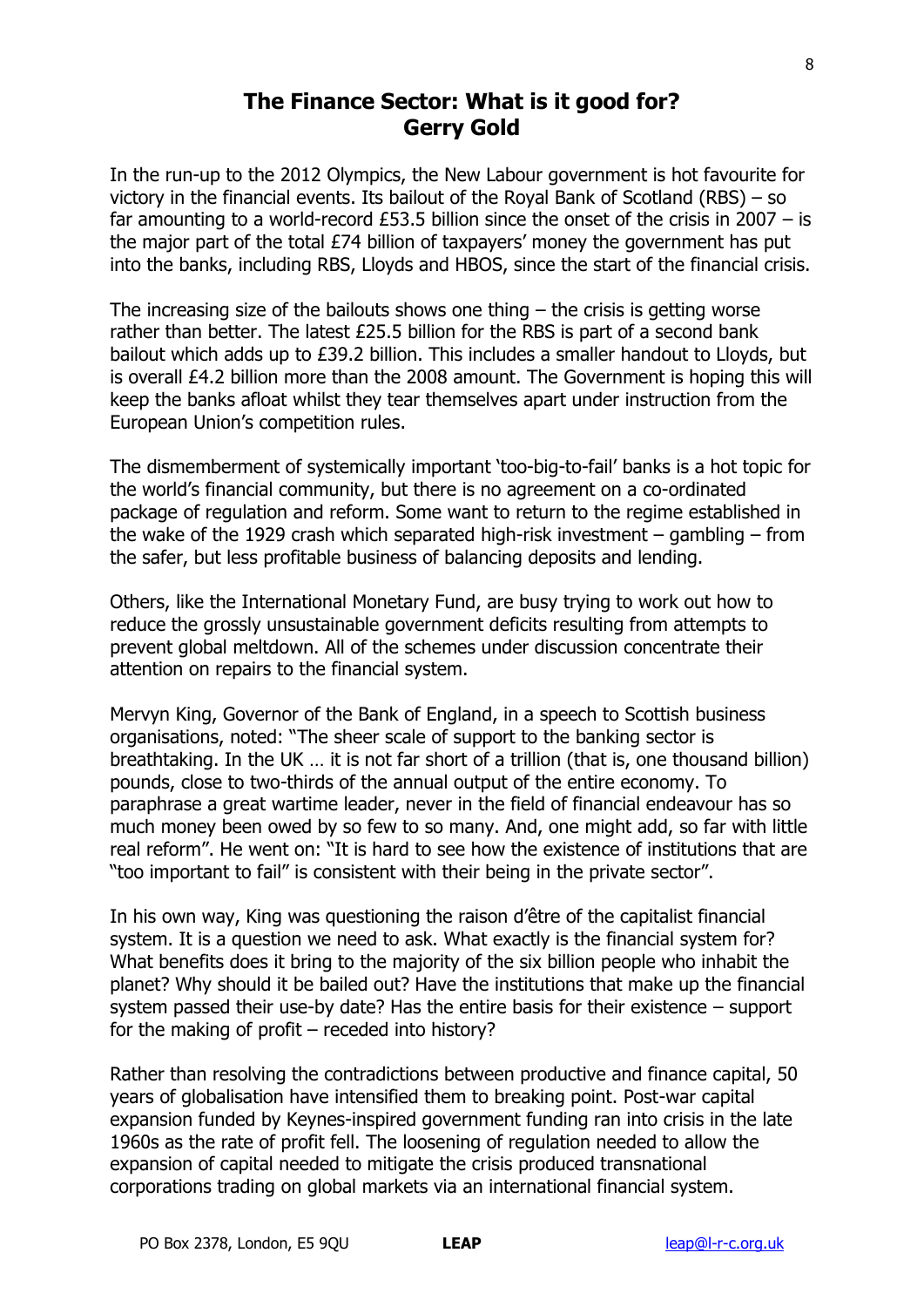The resultant massive increase in output of cheapened commodities not only further intensified pressure on profit rates but required a massive increase in consumption far beyond the means of workers' wages. Easy credit became necessary to facilitate the age of debt-financed overconsumption. So, the unprecedented expansion of finance was necessary to facilitate the expansion of capital itself and its market, to pursue the path of growth that has driven the exploitation of the planet's resources to the limits.

Growth needed finance and finance induced growth in a mad dance of mutually assured destruction. In the hysteria accompanying the myth of growth without limits, the players in the financial system became virtually and virtuously parasitic, recycling debt throughout the 24 hour global networks like there was no tomorrow. As it turned out there wasn't. Debt exploded beyond the ability of ordinary people to meet their repayments. When they stopped paying mortgage interest the system went into a tailspin. The bubble, as they say, burst.

The intertwined crises of collapsing consumer demand, shrinking global trade, declining manufacturing and inactive credit markets spell the end of the post-war era of a spiralling growth of commodity production fuelled by cheap labour and induced by debt. The overhang of state, personal and banking debt makes a "return to growth" impossible. No new jobs are being created or will be. Mass redundancies will accelerate the rate of house repossessions, more pensions will be destroyed.

The way the financial sector collapsed into the arms of the state shows that both it and the system of production for profit it supports are no longer viable. Bankers thumb their noses at attempts to limit their bonuses to show that the system can neither be regulated nor reformed. The short shrift given to Gordon Brown"s support for a Tobin tax on transactions shows who is in charge.

Rather than trying to patch up a broken system by bankrupting the population, a government which is serious about solving the crisis would set about:

- shutting down speculative areas like stock markets, hedge funds, the carry trade in foreign exchange
- outlawing gambling in the derivatives casino
- replacing the entire for-profit financial system with a not-for-profit network of socially-owned financial institutions providing essential services. Many examples of these already exist: mutually-owned building societies, credit unions, the Co-operative bank
- establishing democratic control over the finance system, so that decisions can be made about which debts can be cancelled and which renegotiated: mortgages, for example could be renegotiated on the basis of the greatly reduced and declining market values

With the elimination of private equity shareholding, and the abolition of speculation on the money markets, the techniques developed by global capitalism can be used to clear payments between enterprises within and between countries. Accounting systems can be used and further developed to be open to public scrutiny. The dream of a moneyless, socialist society can become a reality.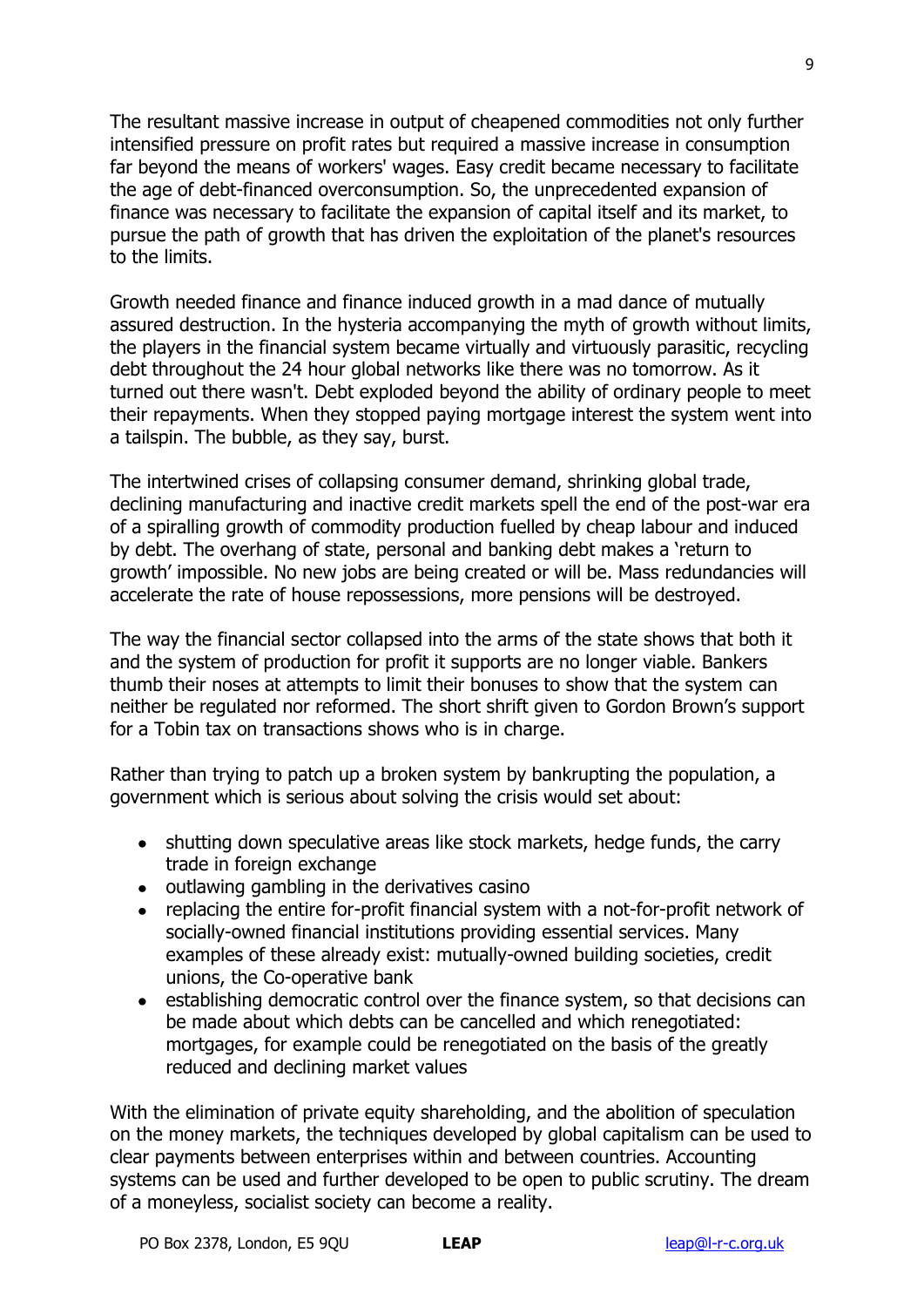# **Reviving Britain's Manufacturing Industry Jerry Jones**

Britain desperately needs to revive its manufacturing industry. Compared with other advanced economies, Britain's economy is overdependent on the financial sector. For example, bank holdings in Britain amount to over 300 per cent of GDP, which is double that in the Euro area, and four times that in the US. And, since the current crisis largely originated in the financial sector, Britain"s economy is likely to be hardest hit. Indeed, debt write-downs by banks based in Britain during the coming period, according to IMF estimates, will amount to some 25 per cent of GDP. This compares with only 6 per cent in the Euro area, and 7 per cent in the US. Britain, of course, invented manufacturing industry. But ever since bankers and others in finance, in the late nineteenth century, discovered that they could make more money overseas than investing in Britain, manufacturing has tended to be neglected. Other countries are not forever going to allow financial institutions based in the City of London, acting as an offshore tax haven, to benefit at their expense. Britain needs to diversify.

The Government had the chance to kick-start the revival of manufacturing when it was forced to rescue three of Britain's high street banks facing bankruptcy. The banks could have been taken wholly into public ownership and used as a conduit for channelling the funds created by the Bank of England in its so-called "quantitative easing" programme to invest in manufacturing. That is what the authorities did in China through its state-owned banks, and its economy has carried on growing. In Britain, in contrast, the funds created have been stuck in banks, used mainly to strengthen their balance sheets, instead of being invested in the real economy, which is what is needed to overcome the crisis.

#### **Some immediate investment priorities**

For a start, the funds could have been invested in a major house-building programme. This would have killed several birds with one stone. First, this would have helped overcome the chronic shortage of affordable homes, without which, with numbers seeking homes on the increase in the coming period, the situation will go from bad to worse. Second, it would have provided jobs for the thousands of unemployed construction workers. This, in turn, would have created economic demand for goods and services on which the newly employed builders would seek to spend their wages, stimulating investment and employment in their production and supply. Furthermore, investment in construction would have stimulated investment and employment in the manufacture of the various inputs required by the revitalised construction industry. In addition, the new employment and spending created would have boosted tax revenues, thus enabling the government to recoup much of the money spent.

Another use of the funds could have been to extend investment in infrastructure, especially the railways, which are desperately backward compared with most other advanced countries. This would have had similar knock-on effects. Moreover, investment in infrastructure (and also to some extent in construction) feeds directly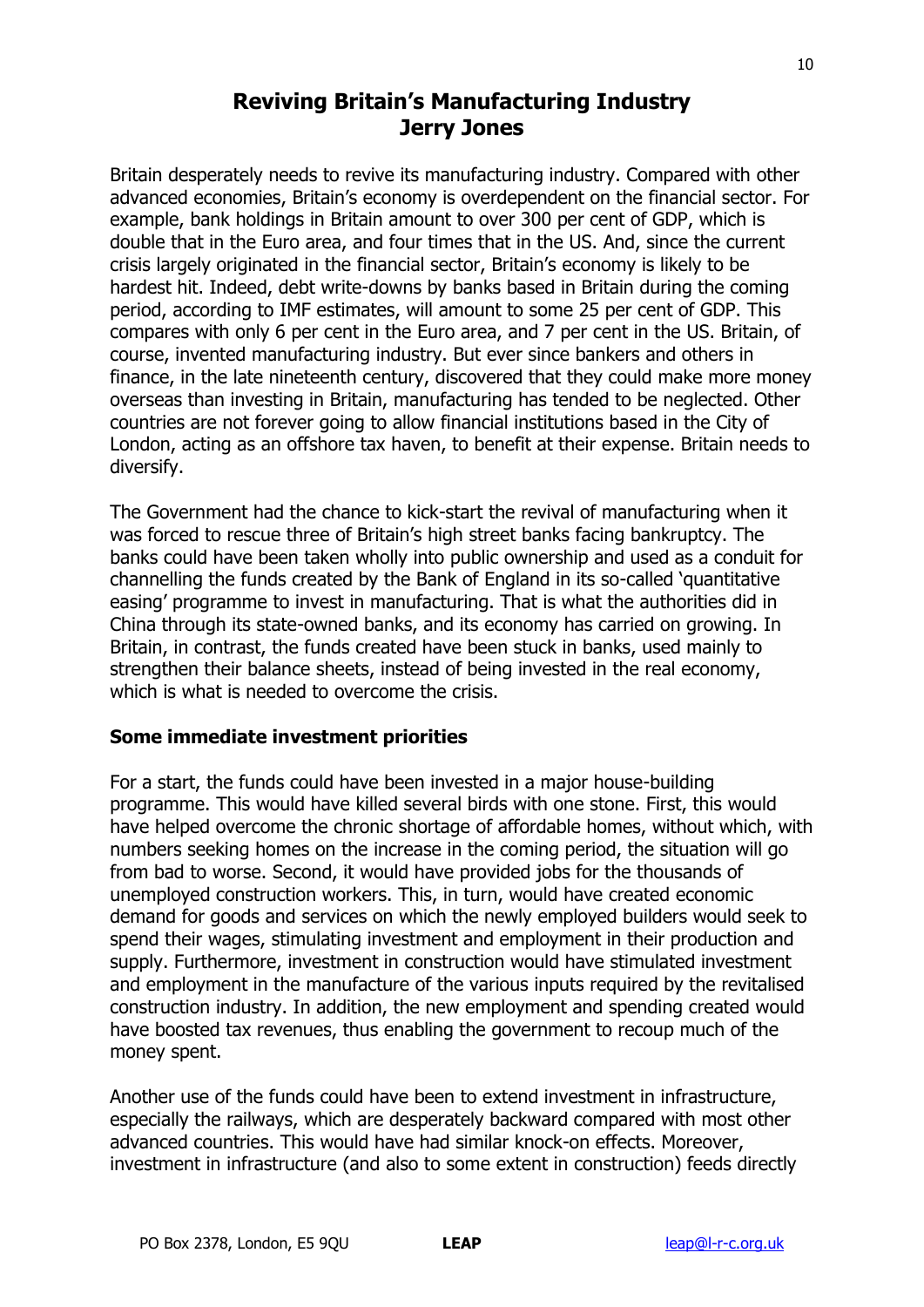into land values, which could be recouped through a land value tax that would make the investment self-funding.

Another important area for public investment is in the development of renewable energy technologies, much needed if Britain is to achieve its targets of reducing carbon dioxide emissions. Some experts have estimated that as much as 80 per cent of Britain"s energy needs could come from a vast network of offshore wind farms. This would obviate the need for nuclear power stations, with all the hazards involved – which, in any case, if one takes account of the whole process from mining to the production of the nuclear fuel and dealing with the radioactive waste, emit as much carbon dioxide as conventional power stations. (Ministers try to cover themselves here by inserting the phrase 'at the point of generation' when referring to the supposed benefits of nuclear power).

There are many other areas of manufacturing that the government could foster to create jobs and skills, and to promote faster economic growth with minimal environmental impact. But for this, a coherent strategy is needed.

#### **The need for a new international trade policy**

First, it needs to be pointed out that if the Government were to pour funds into construction and manufacturing, this could simply benefit other countries at our expense by drawing in imports. If the economy is to expand, Britain will need to import, but it needs to be ensured that what is imported has the greatest economic impact. In other words, there will need to be import controls. This, of course, will immediately bring howls of 'protectionism', so indoctrinated are most people, including many on the Left, that trade must be 'free' at all costs  $-$  which, in practice, benefits the giant transnational corporations at the expense of everyone else. In fact, selecting what to import and how much – which should be the democratic right of all countries – creates the opportunity for economies to develop much faster than otherwise, which would benefit international trade far more than so-called "free trade". That is because the faster an economy grows, the more it will need to import (since no country can be self-sufficient), and therefore, the more it will have to export.

Again, China is a good example. Because its economy has been growing so fast  $-$  'in spite of" selecting what it imports – it is enhancing international trade because of its need for raw materials and high technology capital goods. This, of course, benefits the countries exporting those commodities.

People often hark back to the 1930s, when it is said that "protectionism" caused the worldwide depression. In fact, the cause of the depression was not "protectionism" as such, but mistaken economic policies (not much different from now) that failed to promote economic growth. Indeed, the main country that carried on providing an extensive market for exports from other countries at that time was also the country that most controlled its imports – namely the USSR, whose economy was expanding rapidly due to its huge industrialisation programme, which is analogous to the position of China today.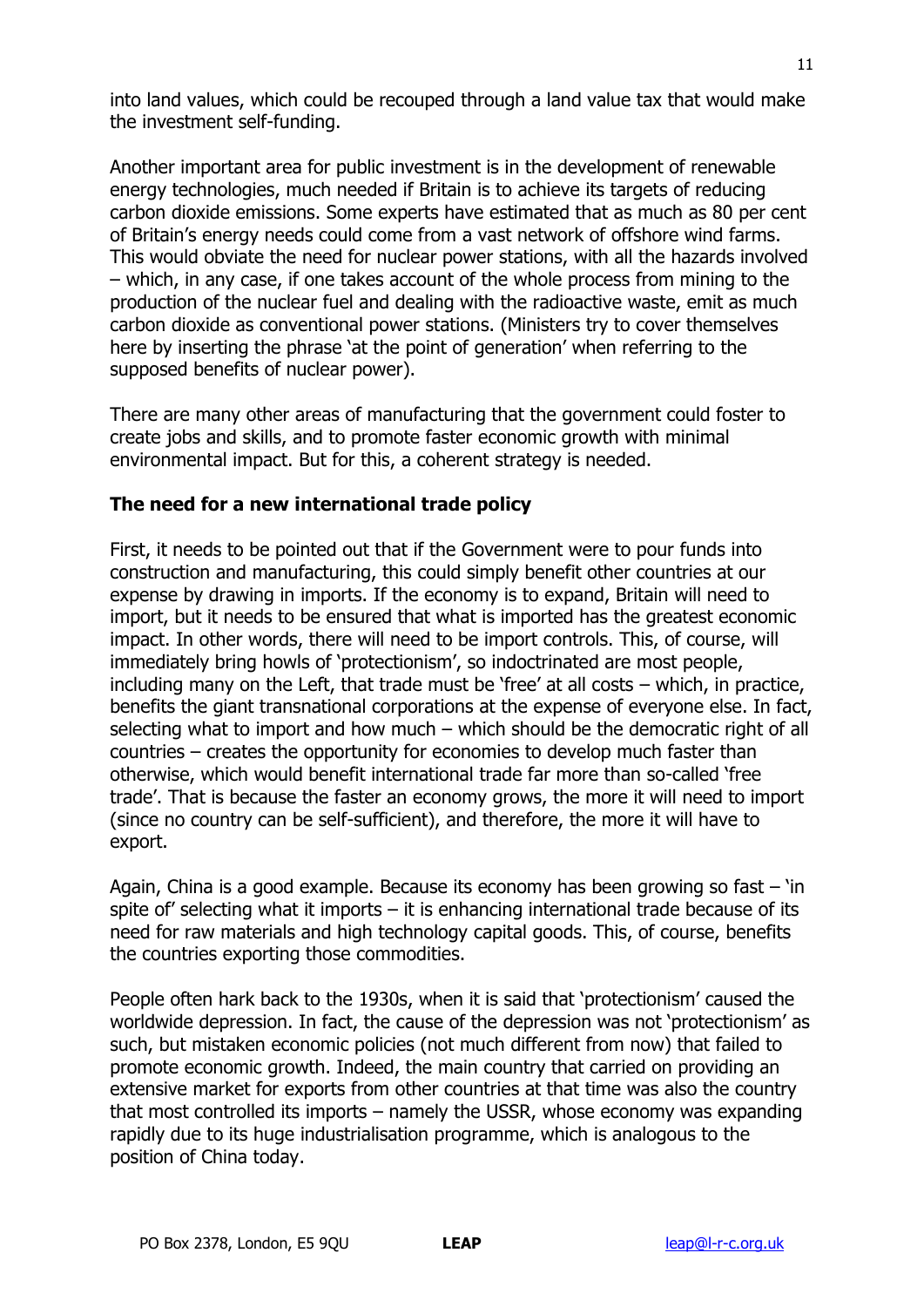To be sure, it would be better if trade policy was decided at international level through the World Trade Organisation. But for this to happen, its members would have to abandon their 'free trade' dogma, and recognise the fact that all countries, in order to optimise economic growth, need to control what they import to a greater or lesser extent – the more so, the less developed are their economies. A system I have proposed is to allow every country an average tariff or equivalent in inverse proportion to its GDP per capita, leaving it up to each country to decide how the tariffs are distributed. Thus, less developed countries would have the higher levels of protection that they need. They would be able to impose relatively high tariffs on luxury imports and products being produced locally for the first time, offset by very low tariffs, or perhaps subsidies, on imported technologies that they need for developing their economies. More developed countries, on the other hand, could use their much lower "allowances" to limit imports of products tending to undermine employment in certain sectors, giving enterprises the chance to adjust, cut costs, or diversify.

Meanwhile, schemes based on those principles could be negotiated on a bilateral basis. Already, many bilateral trade deals have been agreed, but they need to be made more equitable. At present, many tend to favour the more developed countries, especially the EU and the US, at the expense of less developed countries – which reflects the weaker bargaining positions of less developed countries – so that trade does not grow and benefit the countries concerned as much as it could have done.

#### **The need to raise wages**

Once imports are properly planned through selective controls, it becomes possible to introduce many other measures that would benefit manufacturing, and the economy as a whole.

For example, it would be possible to raise substantially the minimum wage – with knock-on effects on wages for more skilled workers – without this having the effect of drawing in more imports at the expense of domestic producers. This would have the effect of boosting economic demand for goods and services, and therefore stimulate investment in their production and supply. Raising wages would, of course, increase costs for employers, but businesses would benefit from the bigger domestic market for their products.

This measure could be backed up by a new Bill of Rights for employees (including repealing the current laws that restrict trade union activities introduced by the Tories in the 1980s, which New Labour had promised but reneged on). This would improve the bargaining positions of workers and their trade unions, and therefore terms and conditions of employment.

#### **Measures to deal with insolvency**

Next, new measures could be introduced to deal with the problem of insolvency, through the establishment of an insolvency agency at central and local governmental levels. They could establish a revolving fund, whose function would be to advance low cost loans to help rehabilitate failed businesses – perhaps in a new productive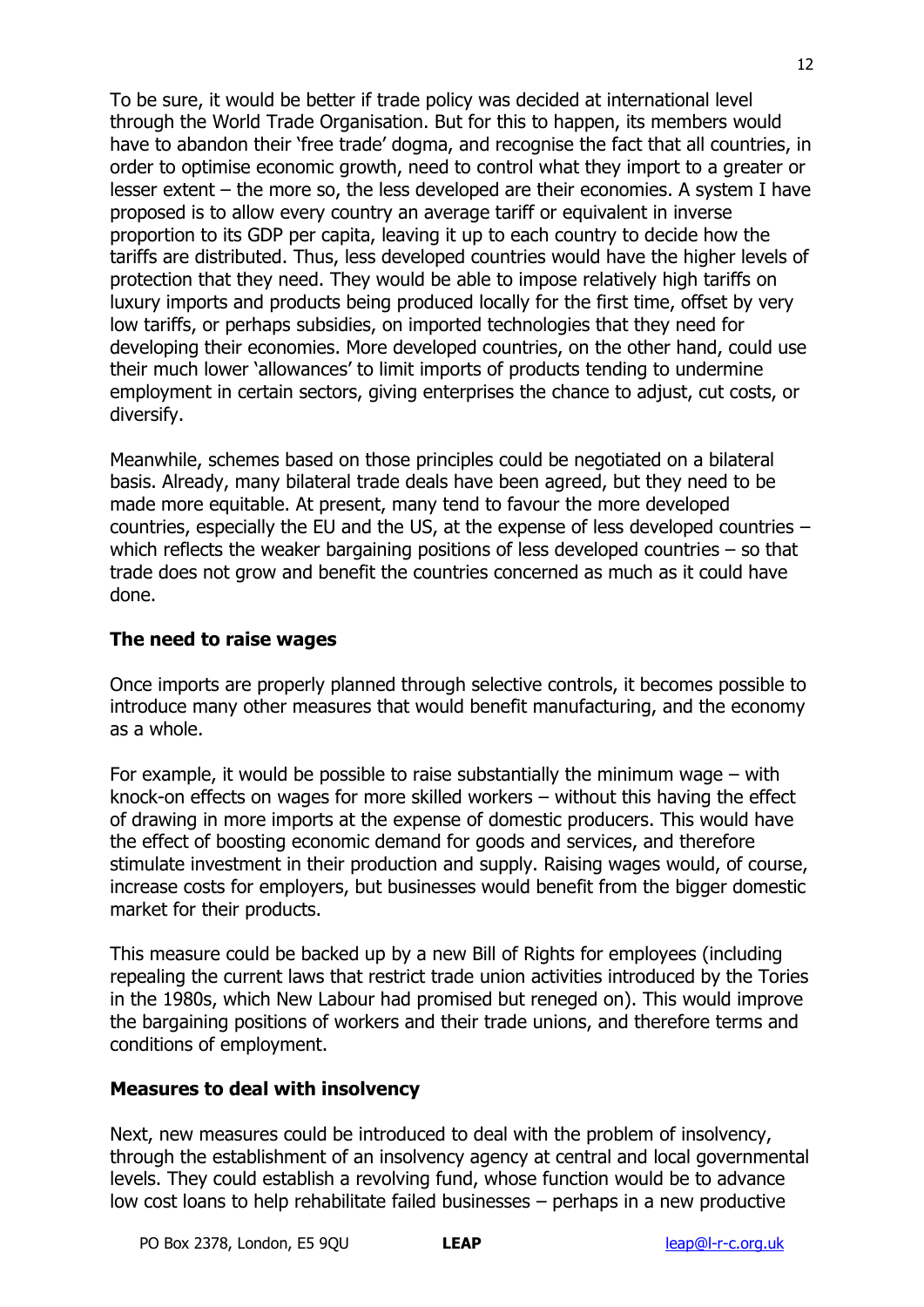activity – aimed at maintaining employment and workers' skills. In many cases, the best option might be to convert the businesses into worker-owned co-operatives. This would have the advantage that the businesses would only have to cover workers' wages and the costs of inputs, maintenance and marketing, and would not have to generate the high returns demanded by outside shareholders or private capitalists.

Furthermore, new laws could be introduced to require companies to make their accounts more transparent and available to workers and their advisors, giving workers powers to prevent asset stripping, and companies being deliberately run down, thus making insolvency less likely. This would be helped further if the auditing of company accounts became the responsibility of a public agency – perhaps a much expanded National Audit Office (which currently is only responsible for the accounts of central government departments and agencies). This would replace the private accountancy firms that are currently responsible, thus eliminating the conflicts of interest arising from their other role as consultants (a major activity of which is to manipulate company accounts to avoid tax).

#### **Capital controls - and the need to abolish offshore tax havens**

Another important measure needed to ensure that the savings and investment resources generated by workers are used for the benefit of Britain"s economy would be to re-introduce capital controls. For these to be effective, all dealings with businesses and subsidiaries based in offshore tax havens would have to be made illegal (preferably through international agreement, with suitable compensation for small island tax havens). It was precisely the mushrooming of offshore finance that did most to undermine the capital controls that were in place more or less everywhere in the 1950s and 1960s. Instead of reining in these activities, governments caved in to the lobbying of the big banks. They allowed these offshore havens to flourish, and eventually deregulated international capital flows almost entirely. As is now evident, this not only greatly benefited the rich at the expense of the poor, thus exacerbating inequalities worldwide (countries and people), but also is what made the current economic crisis far deeper and more destructive than it might have been.

#### **The role of a revamped Department of Trade and Industry**

If a government is serious about enhancing the role of manufacturing in a more diversified and re-balanced economy, and optimise economic growth, it will need to re-introduce some form of economic planning. This could be achieved through a reestablished and revamped Department of Trade and Industry. Among its tasks would be to:

- Manage trade policy to maximise the benefits of international trade for Britain's economy:
- Co-ordinate investment in the various sectors of manufacturing, including in the public sector where appropriate;
- Administer taxes and subsidies to favour industries having the greatest impact on economic development and those needed to reduce emissions and other adverse environmental effects;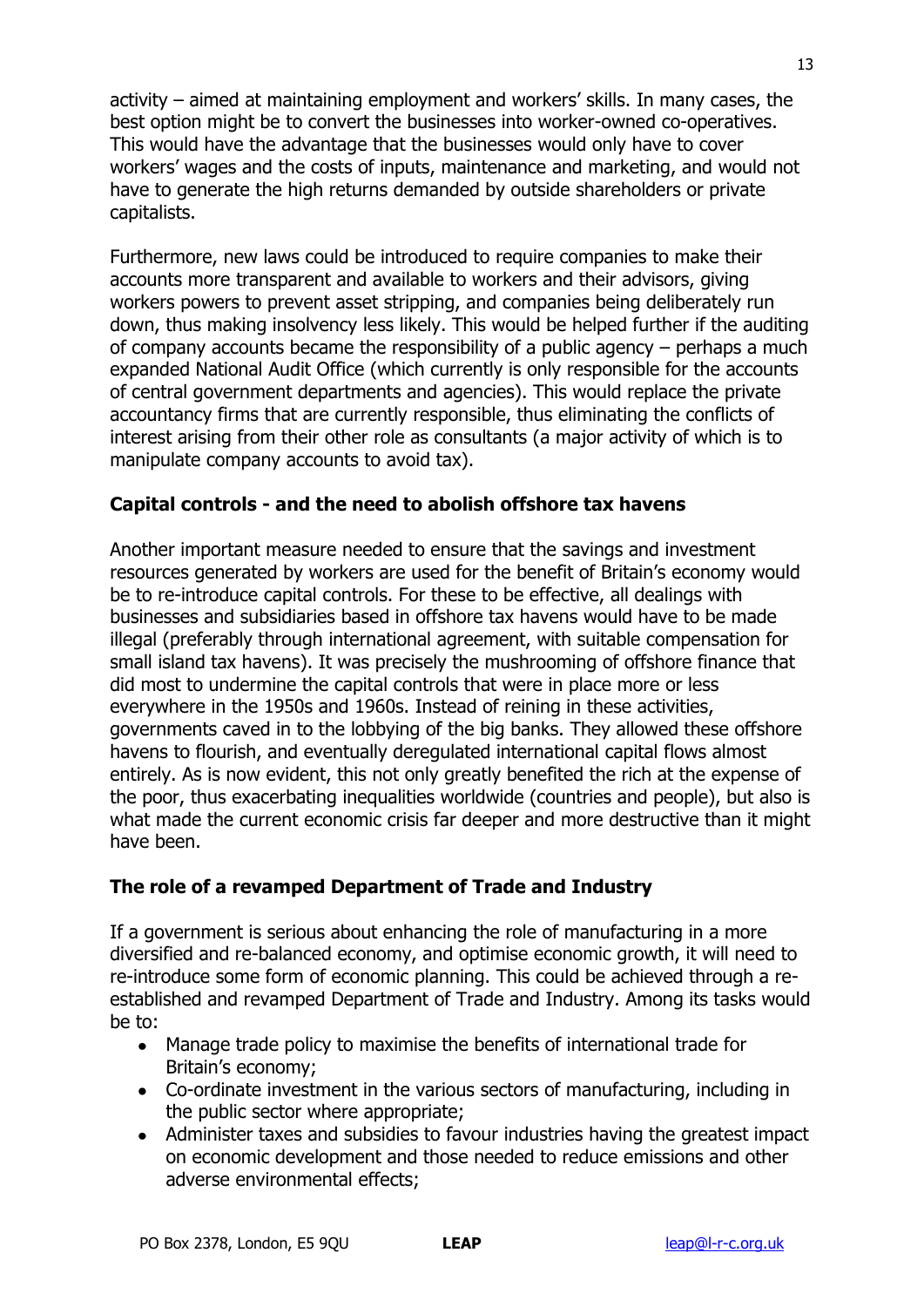- Oversee and help fund research and development endeavours carried out by companies, research institutions and universities;
- Introduce a new system of training through the establishment of manufacturers" associations in the different sectors, linked to technical colleges and universities, thus giving workers the theory and skills needed to maximise their contribution to economic development.

#### **Conclusion**

Once one abandons the dogmas of privatisation and "hands-off" government, all of the measures proposed above to revive manufacturing industries, and reduce their environmental impact, are perfectly straightforward and obvious. Why cannot governments see this? Why cannot they see that "hands off" allows the rich and powerful, the giant transnational corporations and financial institutions, to dictate policies – which, as is now evident, has led to the growing divide between rich and poor, and now, probably, one of the worst economic crises since the start of the industrial revolution, the brunt of which they expect ordinary people to bear. It is surely time to change course. Britain, following in the footsteps of China, could show the way.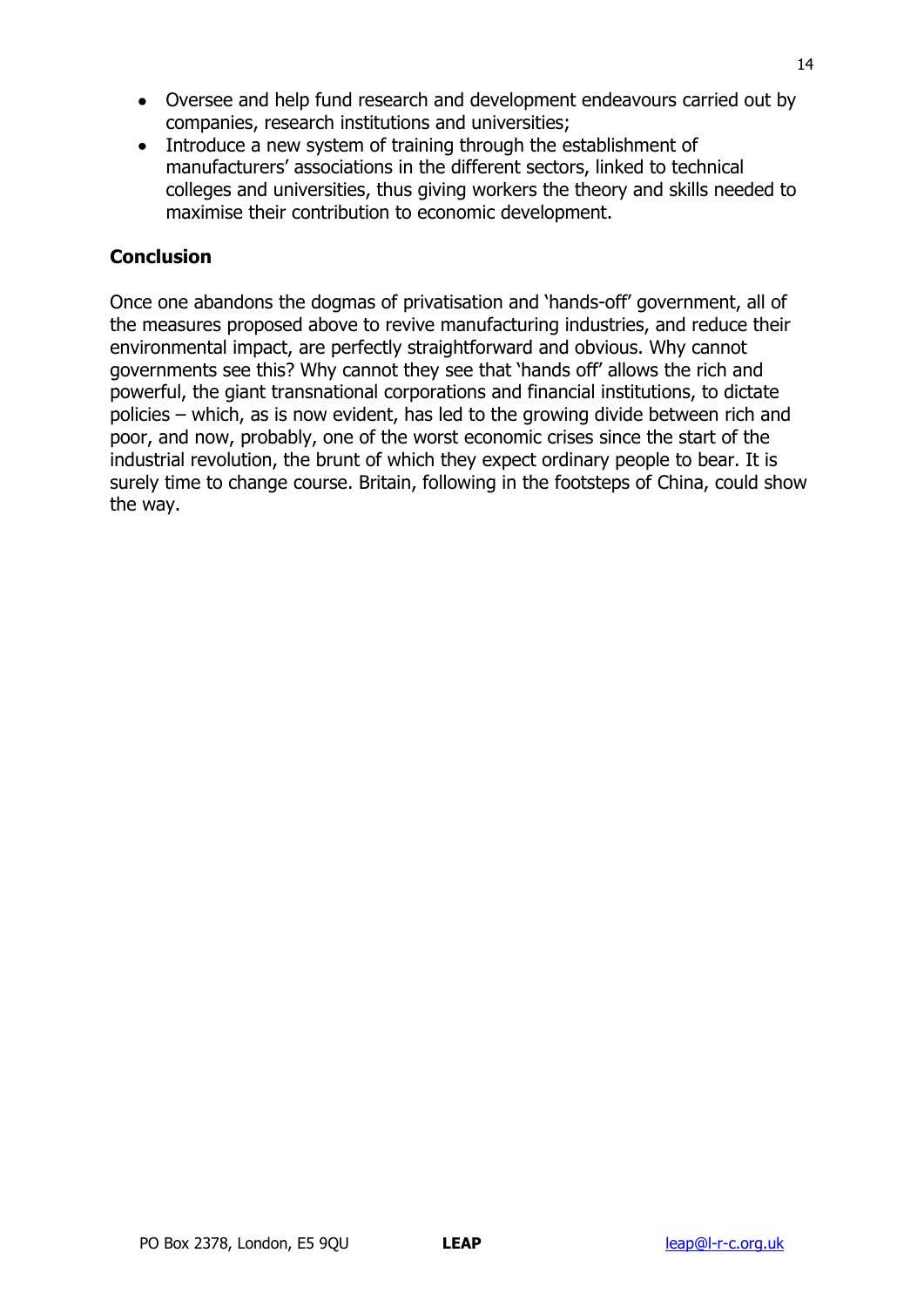# **Everything must go? Brown's asset sales assessed Andrew Fisher**

Just as Thatcher bagged up the family silver and flogged it at knock-down prices to her mates in the City, so Brown and Darling have scraped around for any valuable bits that Thatcher and Major inexplicably overlooked.

And so on 12<sup>th</sup> October 2009, Gordon Brown announced what Alistair Darling had already announced in the Budget in April 2009: the great New Labour sale – everything must go! – from the Royal Mint to Royal Mail, the Ordnance Survey, the Channel Tunnel Rail Link and much much more!

The flaw is that many of these government controlled assets are exactly that: assets. They generate income into the Exchequer, and so Brown is  $-$  as John McDonnell MP pointed out – "slaughtering geese that lay golden eggs, for a one-day fry-up".

Table 1 below shows the level of revenue that some of these assets generate to the Exchequer every year. In addition the Student Loan Company received £900m in 2008/09 in student loan repayments (although these should be written off as unjust debts).

| <b>Organisation</b>             | <b>Turnover</b> | <b>Surplus</b> |
|---------------------------------|-----------------|----------------|
| <b>Ordnance Survey</b>          | £117m           | £16m (13.7%)   |
| Royal Mint                      | £159m           | £5m(2.9%)      |
| Tote                            | £2,900m         | £156m (5.4%)   |
| <b>Royal Mail</b>               | £9,560m         | £321m (3.4%)   |
| Dartford Crossing               | E23m            | £4m (17.7%)    |
| Urenco $(1/3^{rd}$ UK stake for | £1,130m         | £240m (21.2%)  |
| sale)                           |                 |                |

#### **Table 1**

Without even taking into consideration the revenue generated by some of the proposed asset sales (e.g. Channel Tunnel Rail Link, land and council house sales), we can see that these raise around £1.5bn per year for the Exchequer.

It makes no sense to sell these assets. In fact the imperative would be to create more revenue-generating assets for HM Treasury. The state has recently acquired several banks and the profitable East Coast Mainline franchise – all of which, if properly run, should generate substantial revenue to the Exchequer.

Another income generator is council housing which, as Defend Council Housing has shown, has money taken from it every year. This is why the private sector is keen to get its hands on it – and Brown is only to happy to oblige.

Brown's £16bn asset sale announcement on  $12<sup>th</sup>$  October included the sale of tens of thousands of council homes – which a cynic might suggest undermines his council housing credibility gained at Labour Party conference for promising to build approximately 2,000 council homes over the next few years.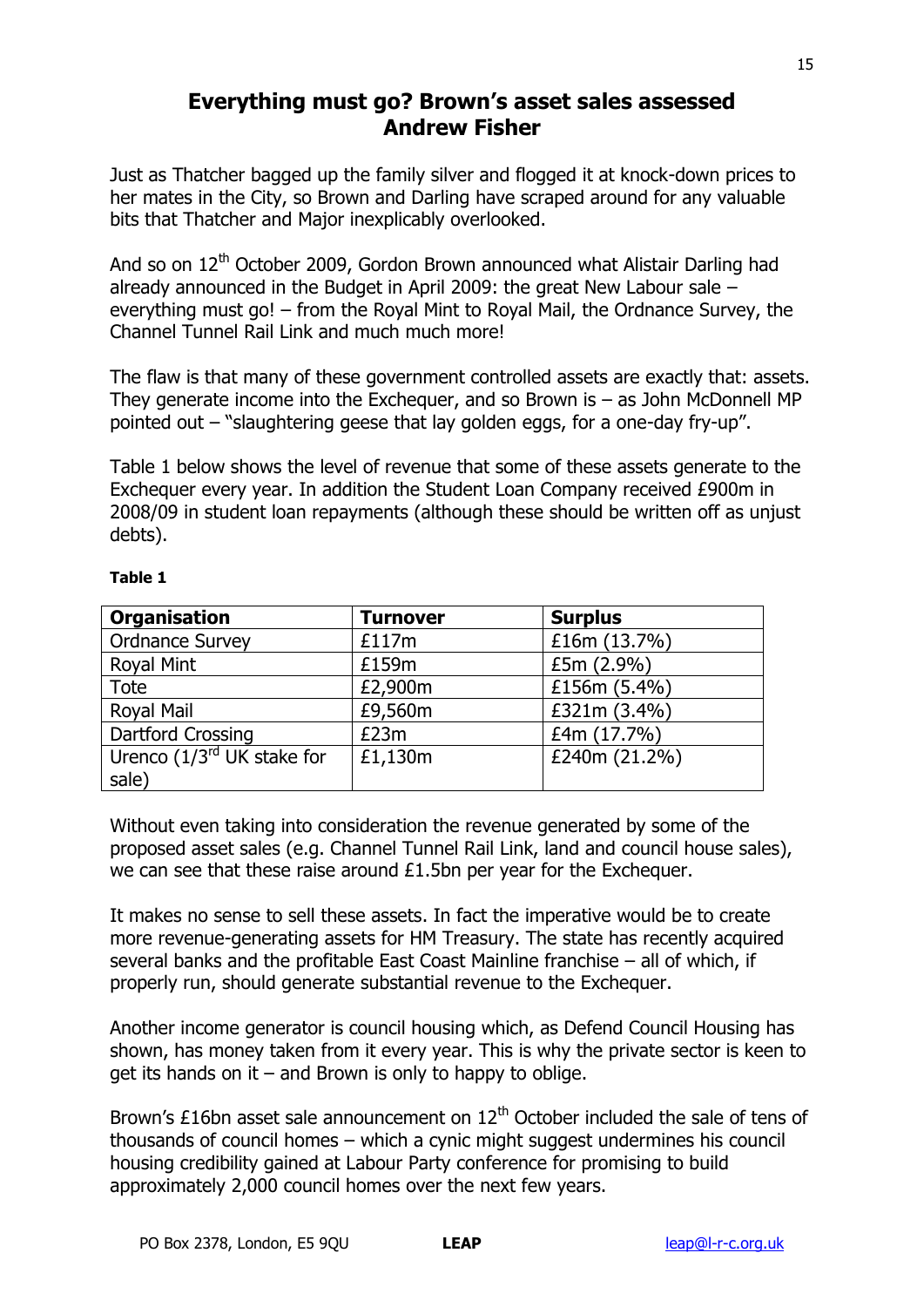As Jeremy Corbyn MP said: "To sell assets means a loss of already huge public investments and enables the purchaser to fleece the public for decades to come" – which is of course why they are 'assets' and why the private sector wants them.

Brown"s asset sales make no economic sense – they will damage the UK exchequer in the medium to long term and result in worse services due to the innate inefficiency of the private sector. Yes you read that right

#### **Private sector – more efficient? No.**

This asset sale further exposes to ridicule the rhetoric of private sector efficiency and dynamism. Why not sell state "burdens" to these entrepreneurial alchemists to turn to profit – using their innate efficiency? Because the dynamism of the "profit motive" is a myth, as this recession has so clearly demonstrated.

One private train operator was recently quoted in the trade press as saying, "I do find it slightly irritating that we don"t operate on a level playing field with [stateowned] European companies . . . you have entities supported by the state in Holland, Germany and France which do not have the same constraints on them of delivering for shareholders in the way we do. I was concerned that the Dutch could be satisfied with a very low return". Still a return you note, but the inefficient distribution of surplus to shareholders is factored out.

In the days following the public sector takeover of the East Coast mainline rail franchise (formerly operated by National Express) it was announced that seat reservation charges would be abolished and an extra £12m invested in station improvements. The Transport Secretary Lord Adonis stated that he expected to "see real improvements in the service and better value for money", and Elaine Holt who now manages the franchise on behalf of the state said, "over time we'll introduce further improvements to the service, the stations and the trains".

This crisis is throwing capitalism into sharp relief – profit is wasteful, and the corporate sector has consumed more state welfare than if the whole country was on the dole. But it's always been obvious, which would provide a better public service  $$ a public sector operator where any surplus is reinvested into service improvements, lowering costs, and raising staff wages; or a private sector operator that must divert a proportion of that surplus to its shareholders?

A similar instance occurred with the nationalisation of Northern Rock. CBI director general Richard Lambert, said: "It is critically important that state ownership of the bank should not be allowed to distort the savings market, through access to government funds on favourable terms". This roughly translates as a publicly-owned bank can offer better terms to savers (aka "distort the savings market" in CBIspeak).

The private sector is terrified of fair competition from the state and non-profit models of production – and this should give us the confidence to argue for and develop the alternatives.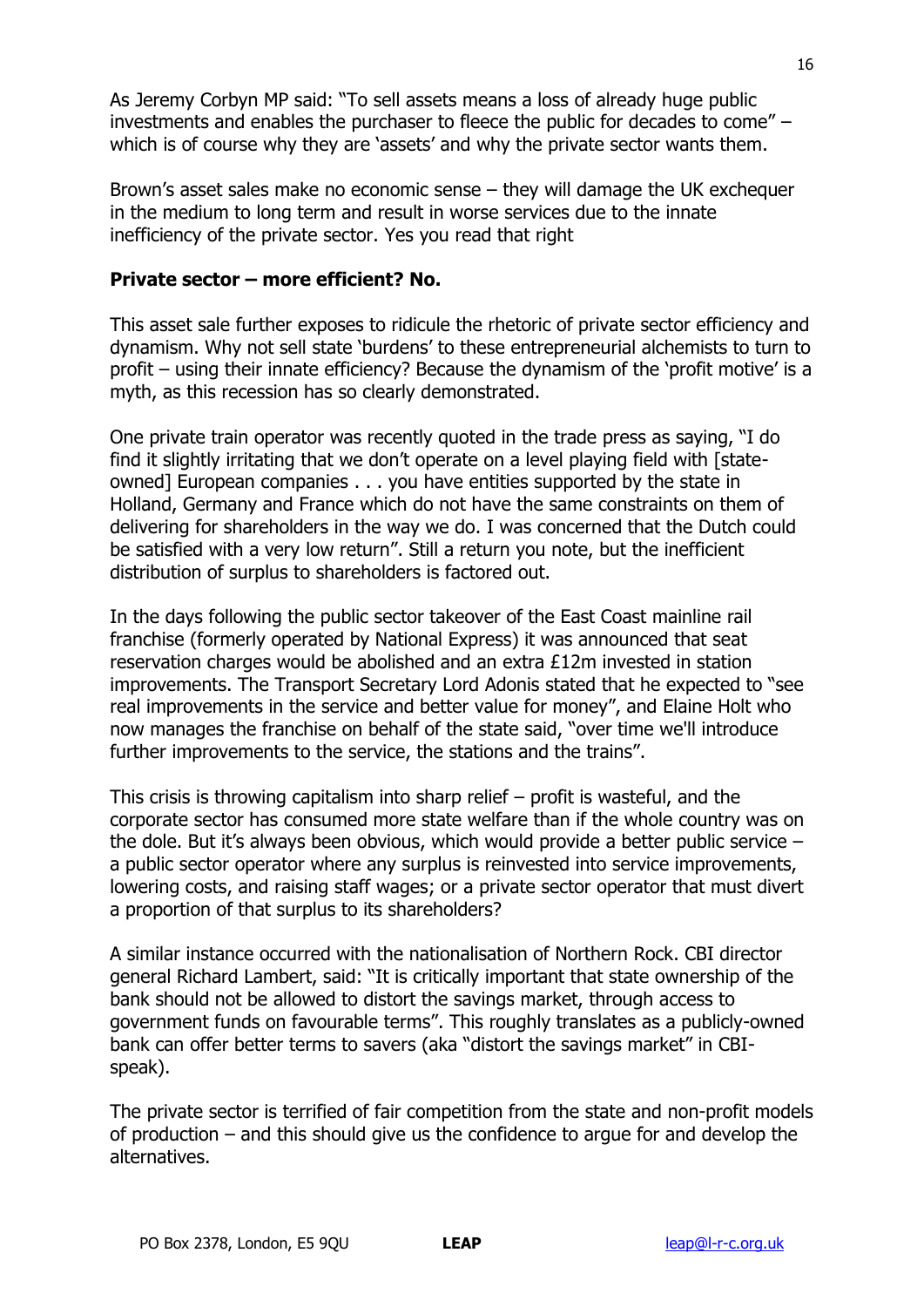# **The Cost of Public Sector Cuts Richard Murphy**

There"s been a lot of discussion about the need for public sector cuts. Give or take the public sector employs about 5 million people. If there were to be public sector cuts of 10% then maybe 500,000 people would lose their jobs.

I have considered the consequence of this by doing a simple exercise. I have done a case study on the cost of a person earning  $\overline{25,000}$  per annum who is a single parent with a child of school age, paying £500 a month in rent and £700 a year in council tax losing their job. The assumptions are slightly simplifying: benefits are harder to calculate in more complicated households. The rate of pay is slightly above mean and significantly above median UK pay. But £25,000 is a good, round number.

The total tax paid and benefits received by this person look like this:

| Income                                      |                  |       | £25,000  |
|---------------------------------------------|------------------|-------|----------|
| Income tax paid                             |                  |       | $-3,705$ |
| National insurance paid                     |                  |       | $-2,120$ |
| Net pay                                     |                  |       | 19,175   |
| Council tax paid                            |                  |       | $-700$   |
| Income after council tax                    |                  |       | 18,475   |
| Add:                                        | Child benefit    | 1,040 |          |
|                                             | Child tax credit | 1,110 |          |
|                                             |                  |       | 2,150    |
| Disposable income pre rent                  |                  |       | 20,625   |
| Rent paid                                   |                  |       | $-6,000$ |
| Disposable income after                     |                  |       |          |
| rent                                        |                  |       | 14,625   |
| Tax (VAT, petrol duty, car tax, TV licence, |                  |       |          |
| alcohol duty, etc ) paid out of disposable  |                  |       | 2,300    |
| income (approximately 15%)                  |                  |       |          |
| Income tax paid (as above)                  |                  |       | 3,705    |
| <b>Council Tax</b>                          |                  |       | 700      |
| National insurance paid (as above)          |                  |       | 2,120    |
| Total tax paid                              |                  |       | 8,825    |
| Add, National insurance paid                |                  |       |          |
| by employer                                 |                  |       | 2,465    |
| Total tax paid as a result                  |                  |       | 11,290   |
| Less, benefits received (as above)          |                  |       | 2,150    |
| Net contribution to government              |                  |       | £9,140   |

Now assume the same person was unemployed. They would get the following benefits: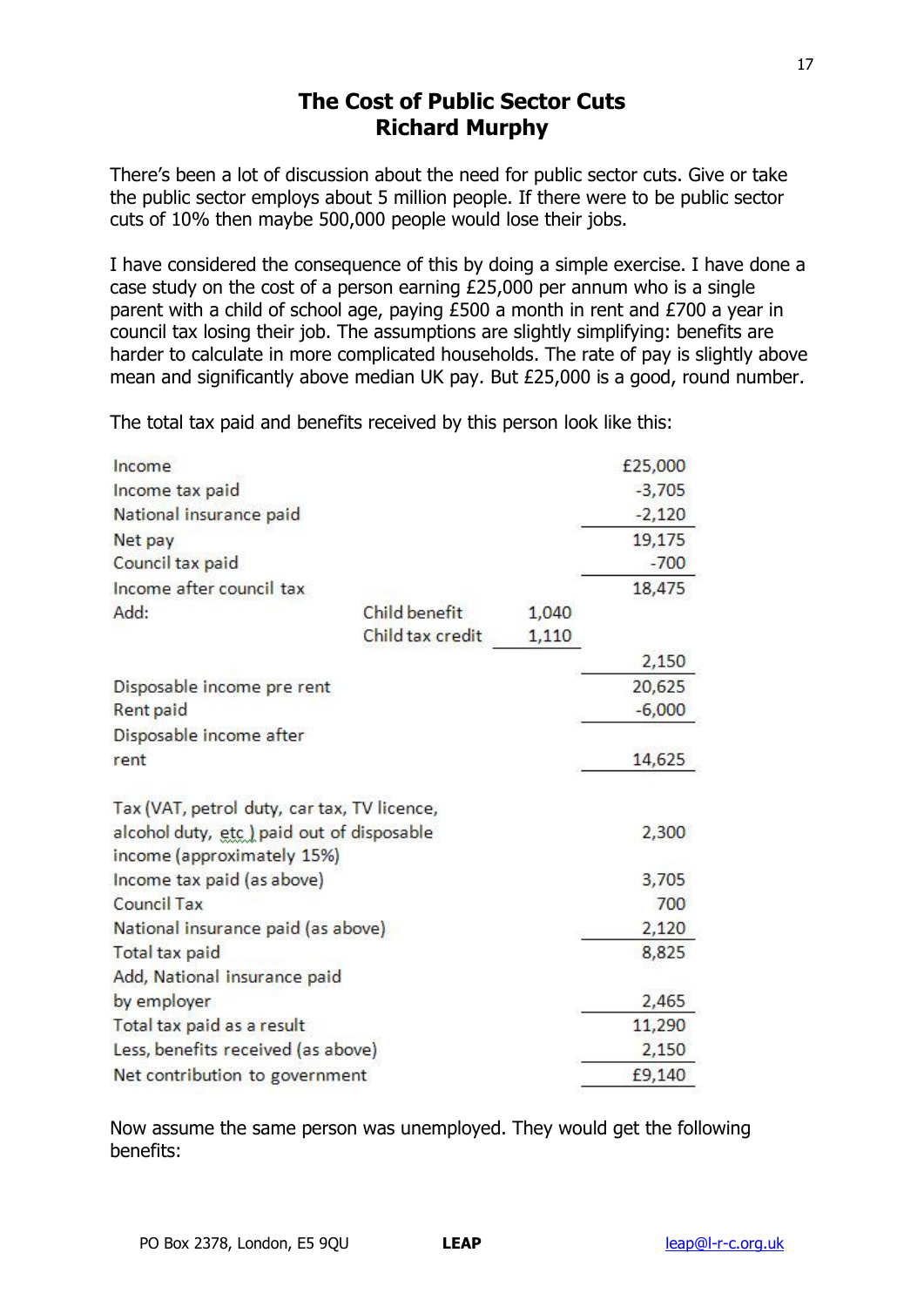| Job seeker's allowance                                    | £3,353   |
|-----------------------------------------------------------|----------|
| Child tax credits                                         | 2,785    |
| Child allowance                                           | 1,040    |
| Housing benefit                                           | 6,082    |
| Council tax benefit                                       | 700      |
| <b>Total income</b>                                       | 13,960   |
| Tax paid: council tax                                     | $-700$   |
| Net income after tax                                      | 13,260   |
| Rent paid                                                 | $-6,000$ |
| Net income after rent                                     | 7,260    |
| Tax (VAT, petrol duty, car tax, TV licence, alcohol duty, |          |
| etc) paid out of disposable income (approximately 15%)    | 1,100    |
| Add, council tax paid, as above                           | 700      |
| Total tax paid                                            | 1,800    |
| Net cost to government                                    |          |
| Total benefits paid                                       | 13,960   |
| Less: tax paid                                            | $-1,800$ |
| Net cost to government                                    | £12,160  |
|                                                           |          |

The total lost to the government if this person loses their job in the private sector is the addition of the total contribution lost plus the total cost paid. That is £21,300.

It could be argued that the cost is less in the public sector because tax deducted goes straight back to pay the employment cost. It so happens the net effect is the same. In that case the comparison with the private sector is maintained here.

The actual cost is higher though. The person in work has disposable income of about £14,625; the same person unemployed spends £7,260. That is a difference of £7,365. In other words they are twice as well off in work as out of work. But, most importantly, of that difference at least 65%<sup>1</sup> will support other people's wages plus the taxes they spend on goods and services. Assuming these other people pay taxes at about the same overall rate as the person in the above exercise (and this is likely) that means about 36% of that difference will indirectly go in tax as well. That's about £1,700. So now the benefit of keeping the person in work is £23,000 and they are only paid £25,000. Put it another way: 92% of the cost of cutting a £25,000 a year job when we have less than full employment is paid by the state.

In that case it is abundantly clear that paying to keep people in work pays – especially and even particularly if what they do has long term benefit that saves cost into the future. That cost saving – for instance from green efficiencies – has only to be £2,000 for it to be entirely worthwhile creating a job out of government spending to keep this person in work.

<sup>&</sup>lt;sup>1</sup> http://www.statistics.gov.uk/pdfdir/gna0609.pdf table D using 2008 figures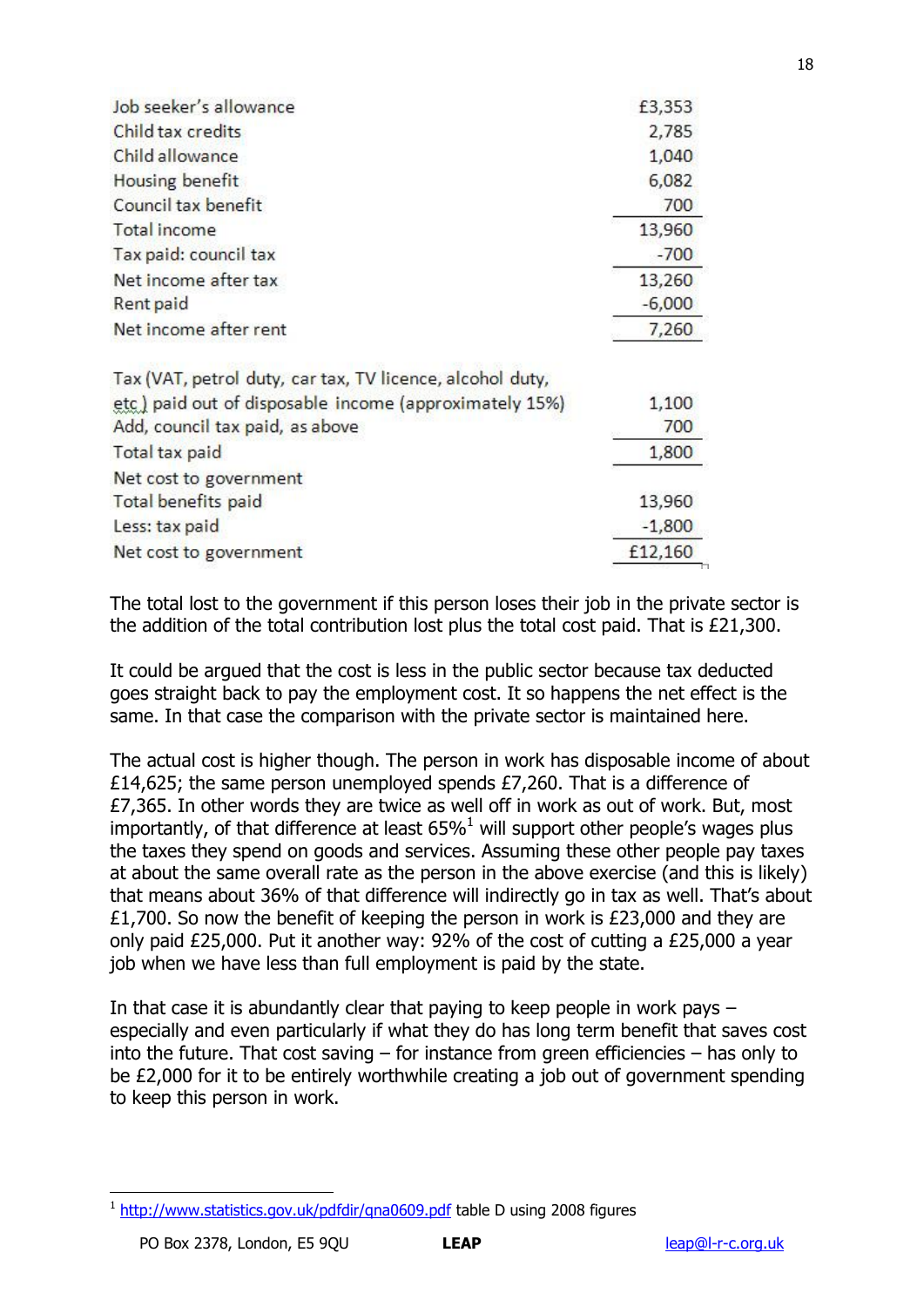And that is before any account is taken of the social costs of being in employment, which are substantial in terms of reduced crime, improved educational outcome, better health, and more besides.

Now let"s reflect on the fact that in reality the average direct cost of employing an average public sector employee is less than this. Let"s make it around £21,000 – more like median pay – and then note that 500,000 at this pay rate will supposedly save £10.5 billion in the wage cost of the government. Putting these half a million people out of work will save us about £0.8 billion. That"s misery for 500,000 people and their dependents to save just £1,600 per job lost.

That though is not the end of it. Total government spending is £671 billion, split down like this:



So, to cut spending by 10%, £57 billion of extra cuts are required on top of sacking 500,000 people. These savings would need to be made up of:

1. Reduced benefits, which will result in reduced consumer spending, or 2. Reduced payments to private sector contractors to provide work to the government.

Either way there is reduced demand. £57 billion of reduced demand. Of which 65% approximately will go to labour. That"s £37 billion of labour cuts then. At £25,000 or so a head (approximately) that's over 1.5 million more unemployed.

That, with the losses from the public sector adds more than 2 million to unemployment – making well over 4 million in all. Some consider this likely, I know. But what is the effect on public spending? Maybe 92% of the cost of this cost in lost wages will fall on government either by benefits paid or lost revenue. That's £34 billion. And that's before we deal with the massive social and crime related costs of that level of unemployment and the collapse in our long term prospects.

So, to achieve total savings of maybe a net £4 billion in borrowing (£3 billion net from private sector cuts and about £1 billion net from public sector employee cuts) this policy would put 2 million people out of work.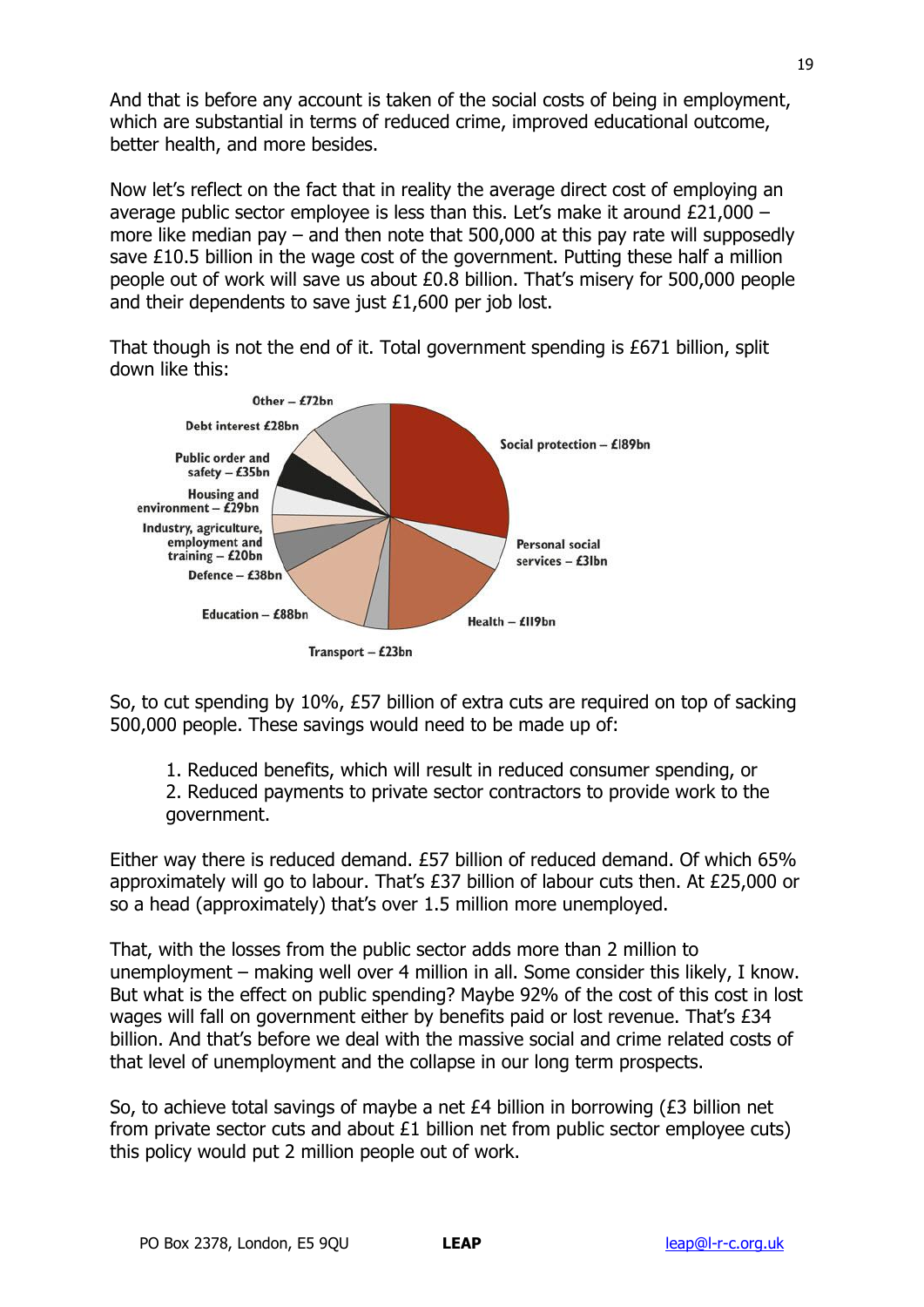Now I know all the problems of extrapolation in here, and I know that not everyone will get benefits in the way I have outlined above (but those that don't will suffer even more extreme losses in income – compounding losses elsewhere) but frankly all analysis in this area is moving into the unknown, economically and statistically speaking. And losses to government may also be bigger than I suggest – after all out of the £57 billion of non-labour cost cuts required £20 billion will be lost profits and rents – and they could result in £6 billion of additional government tax losses, tipping the equation in the direction of any cuts in government spending creating actual cost for the government.

Which makes clear that the logic of cutting government spending now when we have no jobs for those we make unemployed makes no sense at all. It"s profoundly annoying to have to reinvent the whole Keynesian argument in this way – because that is exactly what I am doing – but needs must precisely because so many do not seem to understand this obvious fact.

Of course this situation will eventually change: private sector demand will pick up and employment with it. But right now there is no sign of that and to cut now would, I can confidently predict, produce something like the outcome I predict here. Put simply: cut spending and we"ll increase government debt. Perverse you might think – but true, and exactly what Keynes predicted.

What is more, the reverse is true. Increase spending now and the multiplier effect which compounds the impact of cuts in the above analysis goes into reverse: more jobs are created, revenue flows to government, benefit spending falls and government debt goes down with it.

The answer is simple: if we want to get out of the mess we"re in we spend. It"s the only way to reduce government debt at this stage in the economic cycle. It worked in the 30s. It will work now. Let's do it.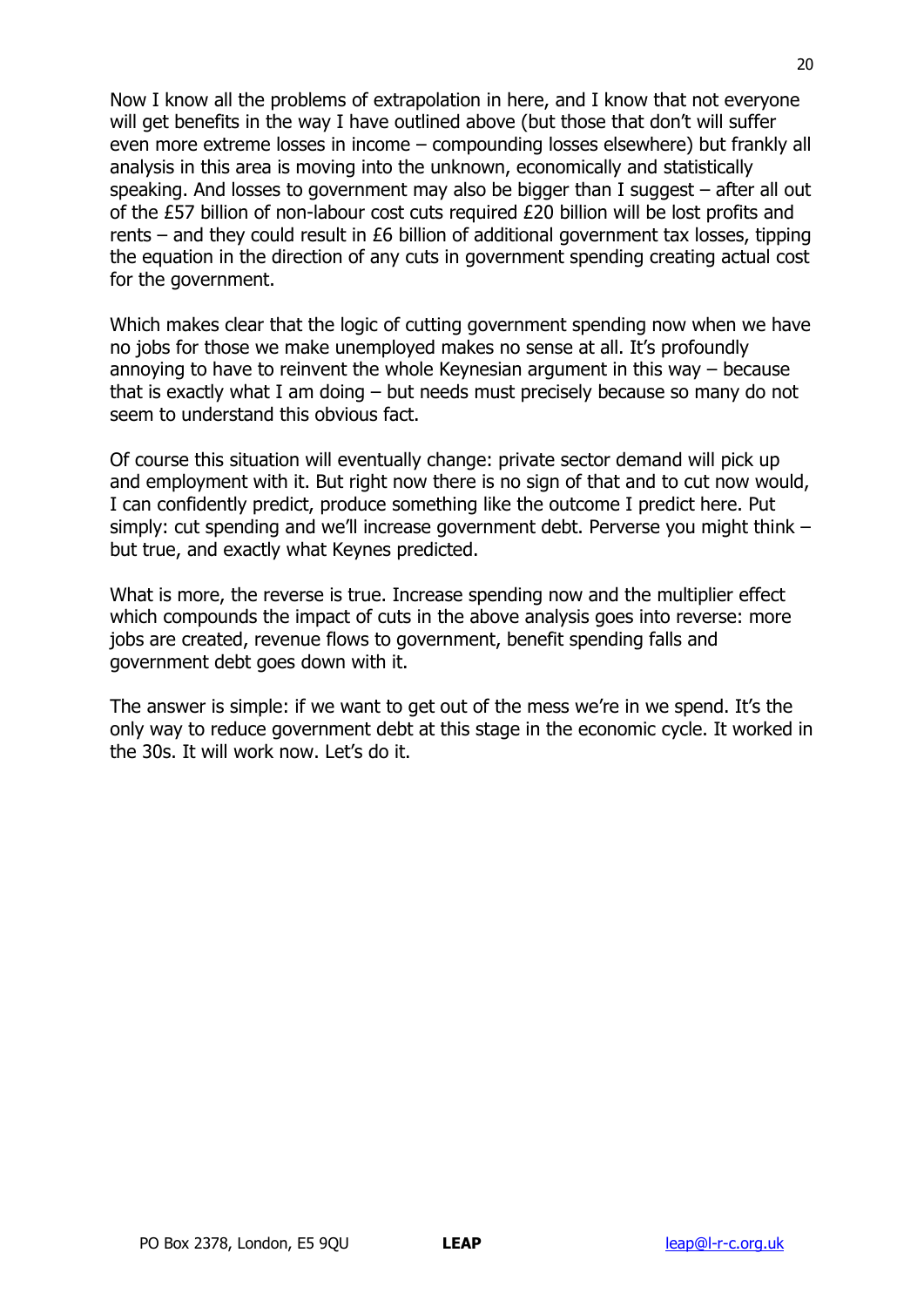# **The UK needs Annual Land Value Tax Dave Wetzel**

This last pre-budget statement before next spring"s General Election gives the Labour Party an opportunity to set the UK economy and our social relations on a totally different path.

The concept of "annual land value tax" sounds just like another detailed fiddling with tax policy that will have no greater impact on the economy than an extra penny on a pint of beer. But in fact, the introduction of an annual land value tax (LVT) would be truly radical.

Our planet is 4.5 billion years old. For most of the hundred thousand years of humankind"s existence on this planet, land has been shared as a common resource like the air we breathe, the wind that turns windmills or the sunshine we rely upon to grow our crops and provide us with energy and good health.

Circa eleven thousand years ago we began to change from hunter/gatherers in the wilderness to adopt nomadic and settled agriculture on community owned land. Five thousand years ago city states began to develop on the basis that the surplus arising from the land (rental values) was used to create new communal infrastructure such as roads, defensive walls, bridges, temples, piped water and irrigation systems etc.

It is only in the past three thousand years that individuals began to seek ownership of the surface of our planet and claim nature"s rent as their own.

Most economists ignore the role of land in production arguing that since the industrial revolution, land does not play an important role in the economy. They couldn"t be more wrong.

But why emphasise land?

Because we cannot survive on this planet without access to land.

We need land to grow food, for mining, to locate homes, commerce and industrial production. In a modern economy we also require tools and machinery (capital) to create wealth. The major difference between capital and land is that capital is manmade and has a cost of production, whereas land is a free gift of nature with no cost of production. Imagine a modern Robinson Crusoe cast away on his own – he can survive without capital (although he would soon utilise his labour and nature to provide simple tools and perhaps a spear to hunt more effectively) but it would be totally impossible for him to survive without access to land and the benefits of nature.

Today landowners benefit from the provision of public (and private) services. As these services improve, so the rent and value of their land increases – without any effort on their part.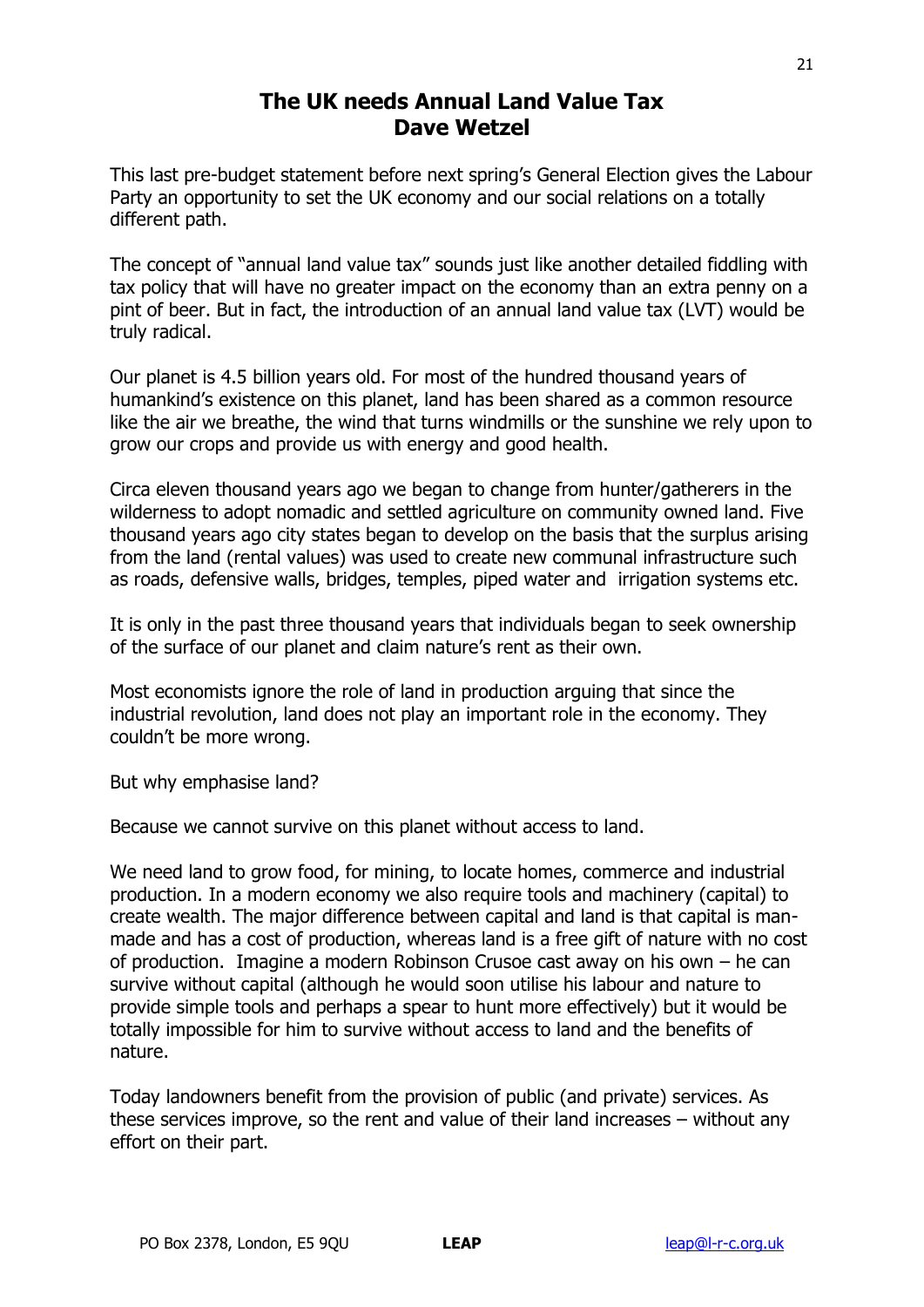The Jubilee Line Extension of the Underground railway in London cost taxpayers £3.5bn but increased land values in the vicinity of the eleven new stations by £13bn.

Two householders in adjacent houses, earning the same wages would pay the same amount in tax to provide good local public services. The one who owns the freehold land and their home would see their tax investment reimbursed as the value of their property increases but the other who rents their home would receive a higher rent demand from their landlord as the value of their location rises – this cannot be equitable, just or fair!

Tony Benn often reminds us that land privatisation was the first privatisation.

So, how in the next budget, can a Labour Chancellor reverse the effects of recent history and restore the rights of all to share land wealth?

The simplest method would be to assess the annual rental value of all sites, identify their owners and levy a percentage of the value each year – an annual land value tax.

This would be the opposite of Labour"s development land taxes that have failed so completely in the past. A one-off tax on development can be easily avoided by not developing whereas an annual tax on the rental value of land cannot be avoided and is therefore very cheap to collect.

The immediate effect of LVT would be to discourage land hoarding and land speculation. The owners of land would be encouraged by the tax to put their land to good use. Brownfield sites and empty buildings would be brought into use. Land would become cheaper to acquire. The cost of social and private housing would reduce. Cheaper land and premises would facilitate new start-up businesses and the expansion of existing ones.

An important effect of LVT would be to make our towns and cities operate more efficiently. Not only does a dense population make more use of public and private services but local authorities would be encouraged to provide better amenities such as parks, sports facilities and nature trails as these increase the land values in the immediate neighbourhood.

The whole economy would benefit. Jobs would be created and poverty alleviated. By making better use of wasted sites and buildings in our towns and cities the demand for urban sprawl would be reduced. This would cut unnecessary commuting and transport costs and assist the battle on climate change by reducing carbon dioxide emissions.

The revenue from LVT could be used to address our budget deficit and to reduce taxes on wages and production.

Just imagine the effect of a 5% vat rate, no council tax, no business rates on buildings, no stamp duty and no income tax for workers earning less than the average wage.

22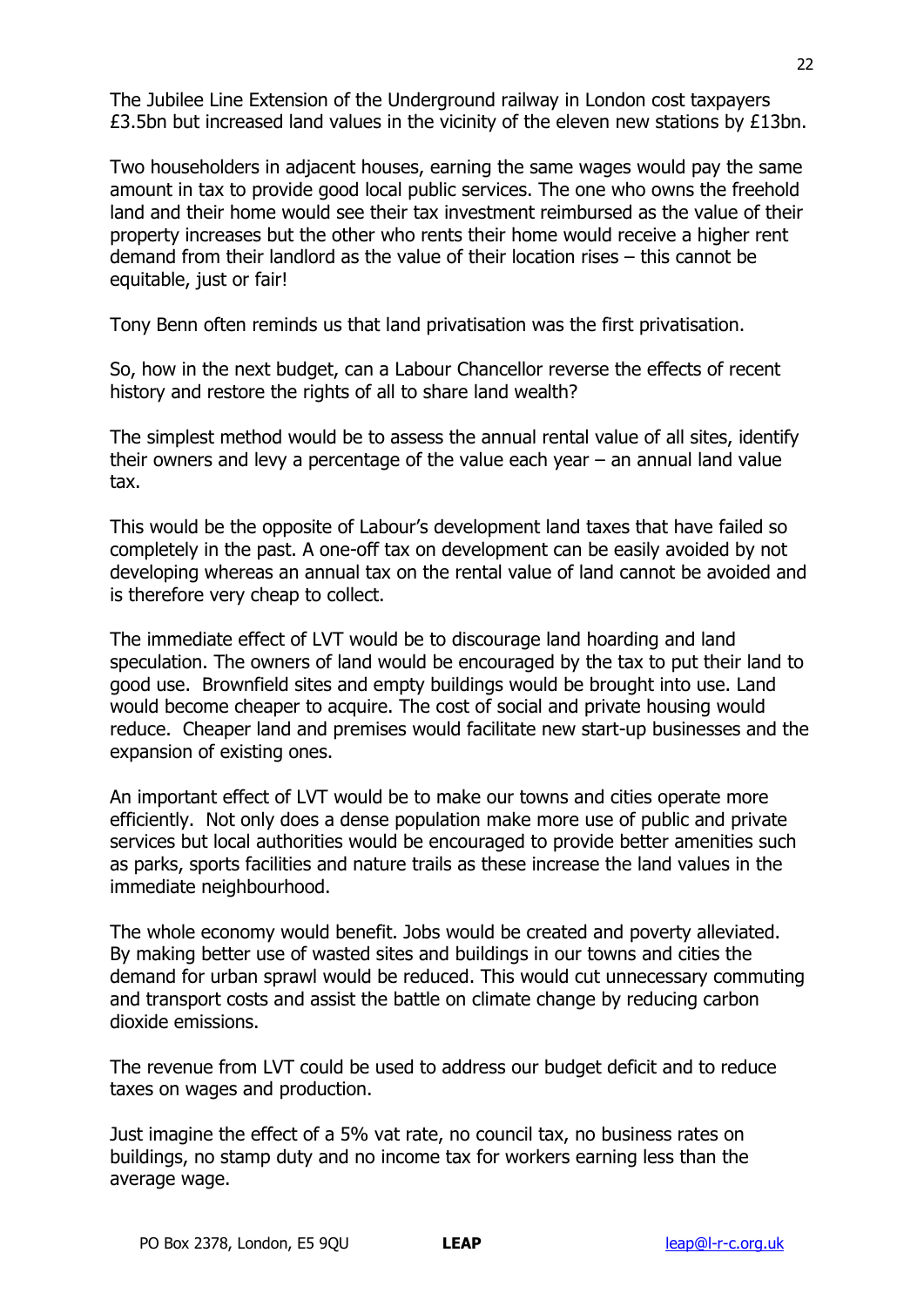David Cameron would be lost for words!

Of course, as with any tax change there would be losers. We need not shed tears for the Duke of Westminster and his ilk who own swathes of the most valuable urban and rural land, but will need to consider transitional help to protect pensioners and others on low incomes but who own their own homes and those on modest incomes with high mortgage repayments. For example, LVT payments could be deferred or rolled over until the property is disposed of and then the outstanding amount (with modest interest) could then be repaid from the sale price, and/or LVT could be introduced with a tax-free personal allowance similar to the personal allowance for income tax. In this way we could ensure that nobody pays LVT on a principal home worth say less than half a million pounds.

Similarly, small businesses operating at the margin of profitability, could also be given transitional assistance which would be of particular benefit in sustaining those businesses which provide unique local services such as the community baker or the local post office.

Like Denmark, parts of Australia and Hong Kong, Harrisburg, the Capital of Pennsylvania, has a modest land value tax. The effect over thirty years has been startling with reduced unemployment and greater prosperity in the city leading to a lower crime rate.

It is not just land that can provide a communal rental value. Personal number plates for cars should be rented for 20 year periods and not sold outright. Toll roads and car parking fees can collect the economic rent of our highways and car parks. Aircraft at busy airports demand both time and space for the creation of valuable landing slots which should be rented to airlines by the government, and yet even for the new proposed third runway at Heathrow (which I oppose) this Labour Government is suggesting we GIVE these landing slots away instead of collecting this public revenue by auctioning them for 10 year periods. In 2000, Gordon Brown rightly rented the spectrum for 3G mobile phones and his 20 year licences raised £22.4bn at auction. He has endowed his successor with the opportunity to raise a similar amount in ten years time.

A Labour Chancellor, Philip Snowden, introduced a land value tax in his 1931 Budget which was repealed by the Tories before the valuation of the land was completed. Herbert Morrison proposed a Land Value Tax for London in 1938.

Alistair Darling needs to break with post-war tradition instead of rummaging in The Treasury"s rusty old toolbox.

As land values reach their nadir in the current land cycle, 2010 would be a propitious time to introduce an Annual Land Value Tax.

Labour Land Campaign - [www.LabourLand.org](http://www.labourland.org/)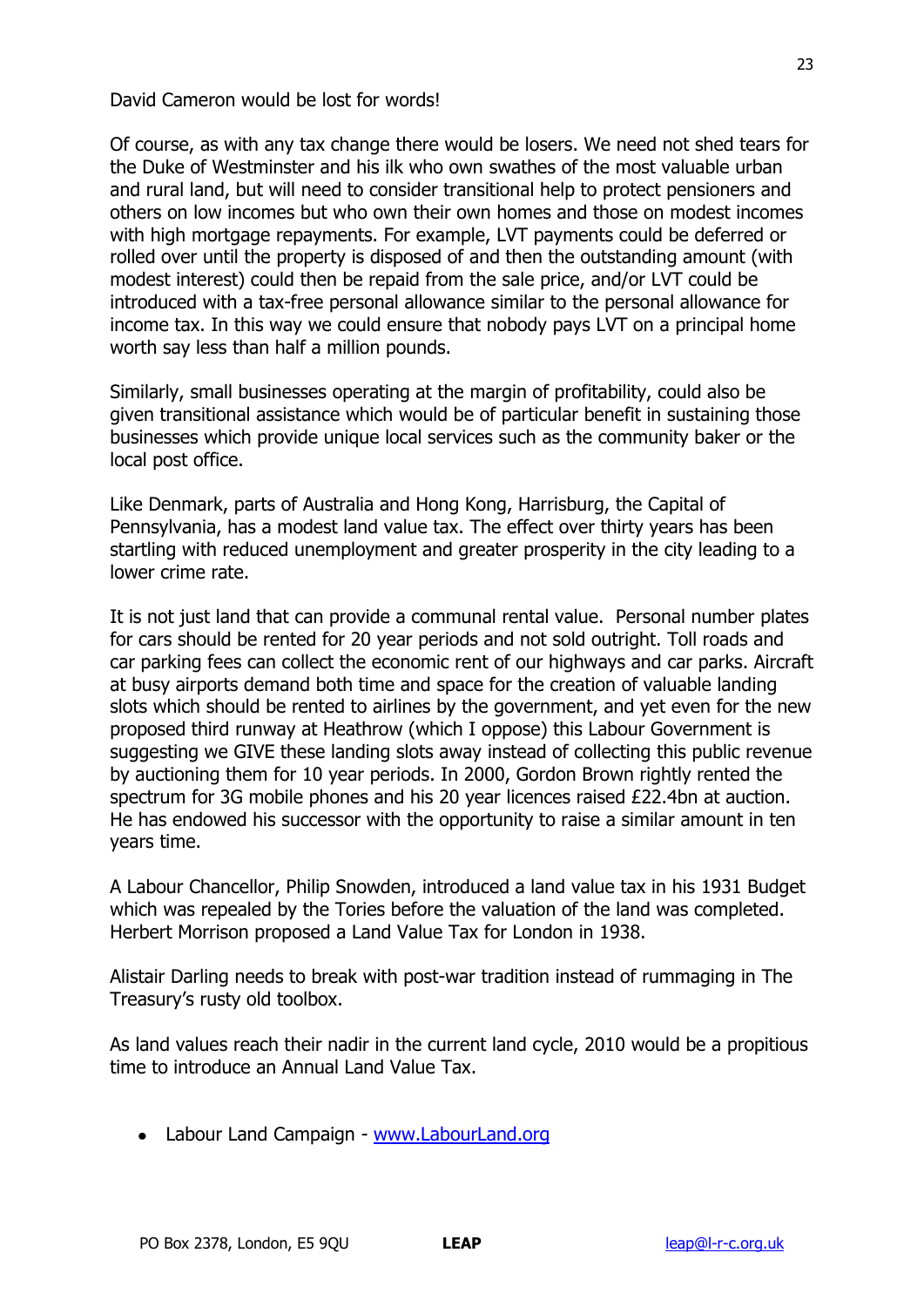# **It Doesn't Have to be Cuts, There are plenty of Alternatives John McDonnell MP**

The backdrop to the Pre-Budget statement is the potential for the Government"s annual deficit, previously estimated at £175 billion, to be on course to balloon up to £190 billion. All three main political parties are committed to reducing and eventually eliminating the deficit. Labour"s new Fiscal Responsibility Bill commits the Government to cutting the deficit by 50% in four years, while Cameron is proposing to eliminate the whole deficit in one Parliament. Clegg and Cable are calling from the sidelines for a detailed programme of "savage cuts."

Despite threats to bankers" bonuses and on-and-off calls for a Tobin Tax, none of the main political parties is willing to look at a serious increase in the tax take – either by increasing redistributive taxes or tackling large scale tax evasion and avoidance. Only the Chancellor and the most deluded elements of the Bank of England"s Monetary Policy Committee (MPC) believe that significant economic growth will materialise in the next two years to lift tax revenues and ease the deficit. The OECD is predicting no more than 1% to 2% growth up to 2011 – and David Blanchflower, former MPC member, is cautioning about the potential of a double dip recession.

The result is a consensus across all the main parties that demands a cutback in public spending not seen in this country since the 1930s.

To achieve a cut of £190 billion, even if the so-called "smart government" savings were achievable, a Government would have to cut £30-35bn per year for the five years of that Parliament. This would require a 25% cut in public services. On this scale, the Government would need to make cuts that would include over 7,000 GPs, over 4,000 NHS dentists, over 400 NHS hospitals, over 750 secondary schools, over 100,000 teachers and over 10,000 firefighters. Welfare benefits and pensions would inevitably come under attack, and to secure this level of savings would mean cutting unemployment benefit to £45 per week and for the pension age to increase to 69.

If New Labour refuses to break the cross-party consensus on who is to pay for the economic crisis, we are facing the prospect of a sufficient number of Labour supporters staying at home at the General Election to allow the Tories to slip back into office or at best a hung Parliament based upon a cross party economic deal around public expenditure cuts.

The only hope of mobilising our supporters and Labour retaining office with a workable majority is a demonstrable, radical change in political direction by the Government, carried over into its election manifesto. An alternative programme to set out on a new course would include:

- large scale public service investment;
- ending privatisation:
- rebalancing our economy by creating and protecting jobs with investment in manufacturing;
- increasing the minimum wage, state benefits and pensions;